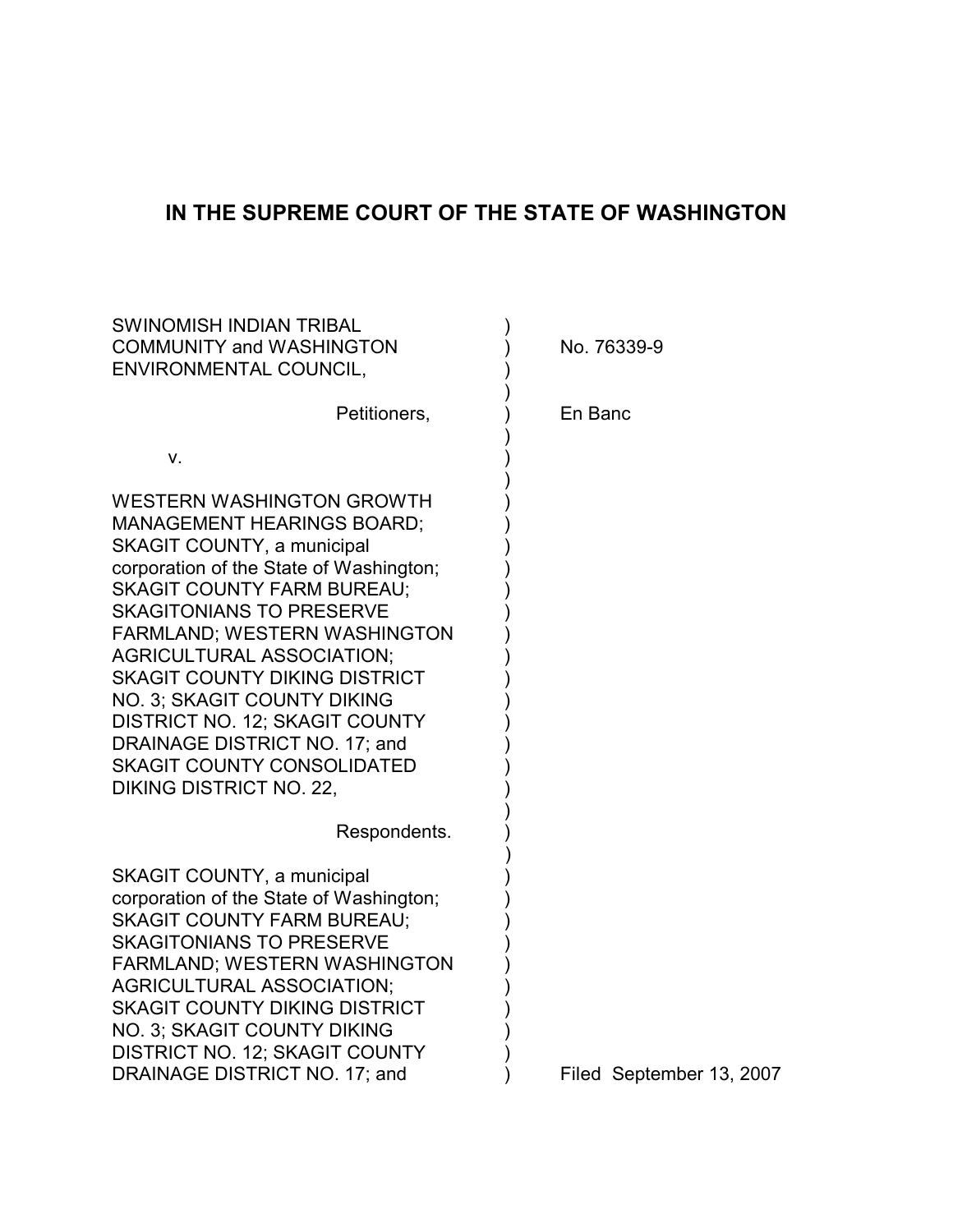SKAGIT COUNTY CONSOLIDATED DIKING DISTRICT NO. 22, Petitioners, v.  $\qquad \qquad \qquad$ WESTERN WASHINGTON GROWTH

MANAGEMENT HEARINGS BOARD, SWINOMISH INDIAN TRIBAL ) COMMUNITY, and WASHINGTON ) ENVIRONMENTAL COUNCIL,

Respondents.

ALEXANDER, C.J.—In this consolidated appeal, we review two separate decisions by the Western Washington Growth Management Hearings Board (Board). Both decisions concern Skagit County's efforts to comply with the critical areas provisions of the Growth Management Act (GMA). In the first decision, *Swinomish Indian Tribal Community v. Skagit County*, No. 02-2-0012c, 2003 GMHB LEXIS 73 (W. Wash. Growth Mgmt. Hr'gs Bd. (WWGMHB) Dec. 8, 2003) (hereinafter 2003 Compliance Order), the Board largely upheld Skagit County's 2003 effort to comply with the GMA. Approval, however, was subject to two exceptions, "the enforcement of watercourse protection measures and the need for more specificity in [the county's] monitoring program and adaptive management process." *Id*. at \*3. Although the Board's 2003 Compliance Order directed the county to correct the deficiencies within 180 days, it concluded in a 2005 order that the county had failed to do so completely.

)

)

)

)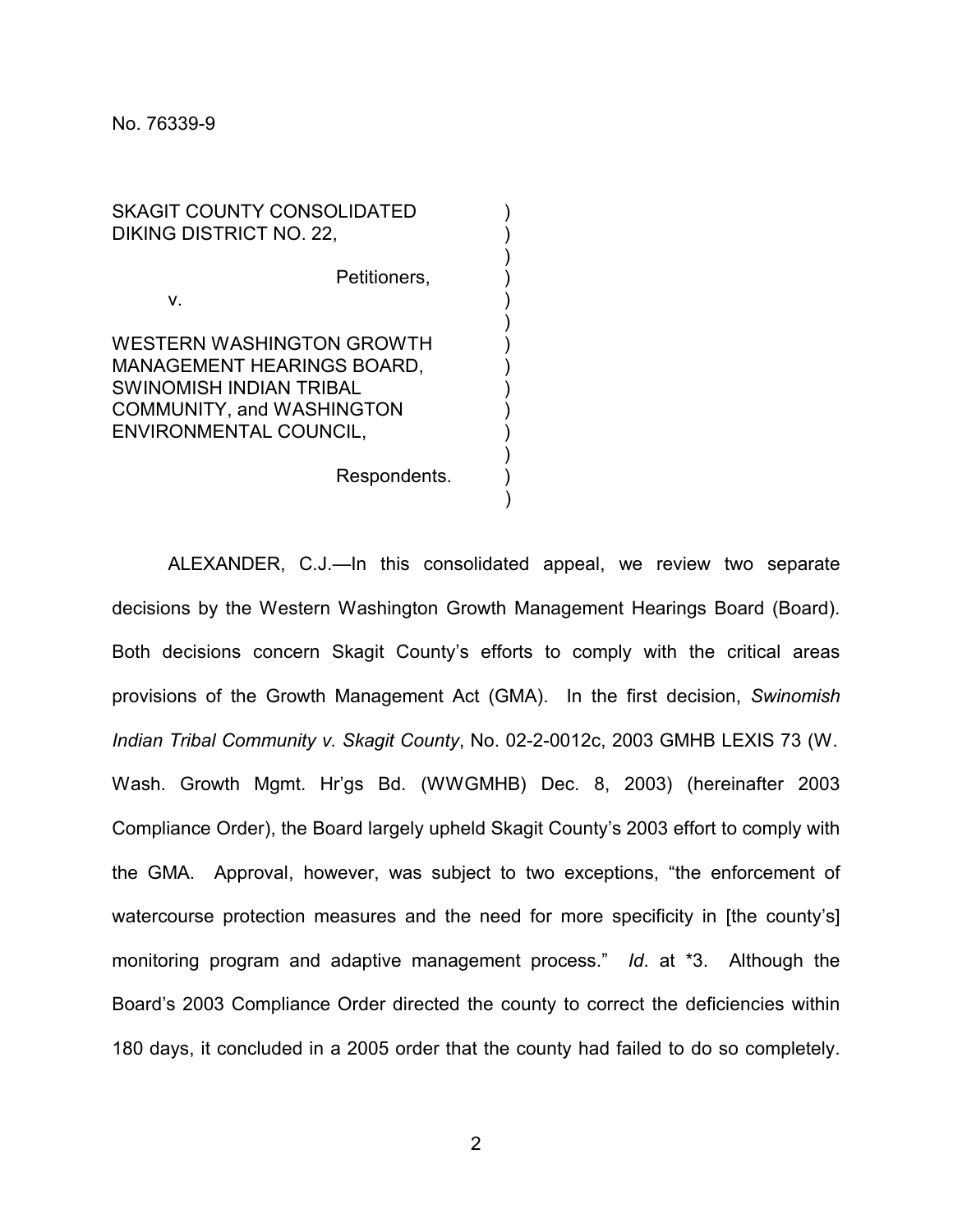*Swinomish Indian Tribal Cmty. v. Skagit County*, No. 02-2-0012c, 2005 GMHB LEXIS 2, at \*2-3 (WWGMHB Jan. 13, 2005) (hereinafter 2005 Compliance Order). After review, we uphold both of the Board's decisions.

# I. FACTUAL AND PROCEDURAL HISTORY

In 1990, the legislature adopted the GMA, chapter 36.70A RCW. One section of that act, RCW 36.70A.060(2), required local governments to enact development regulations protecting so called "critical areas" by September 1, 1991. "Critical areas" are defined as "(a) Wetlands; (b) areas with a critical recharging effect on aquifers used for potable water; (c) fish and wildlife habitat conservation areas; (d) frequently flooded areas; and (e) geologically hazardous areas." RCW 36.70A.030(5). The requirement to "protect" critical areas is a part of the GMA's larger purpose of requiring comprehensive land use planning within the state of Washington. *See* RCW 36.70A.020(10) (providing that local governments will "[p]rotect the environment"); RCW 36.70A.010 (describing the legislature's intent in adopting the GMA to provide for "comprehensive land use planning").

The legislature created three regional boards to review compliance with the GMA by the cities and counties that are located within each board's jurisdictional boundaries. *See* RCW 36.70A.250-.350. One of the boards, the Western Washington Growth Management Hearings Board, is responsible for reviewing Skagit County's compliance with the GMA.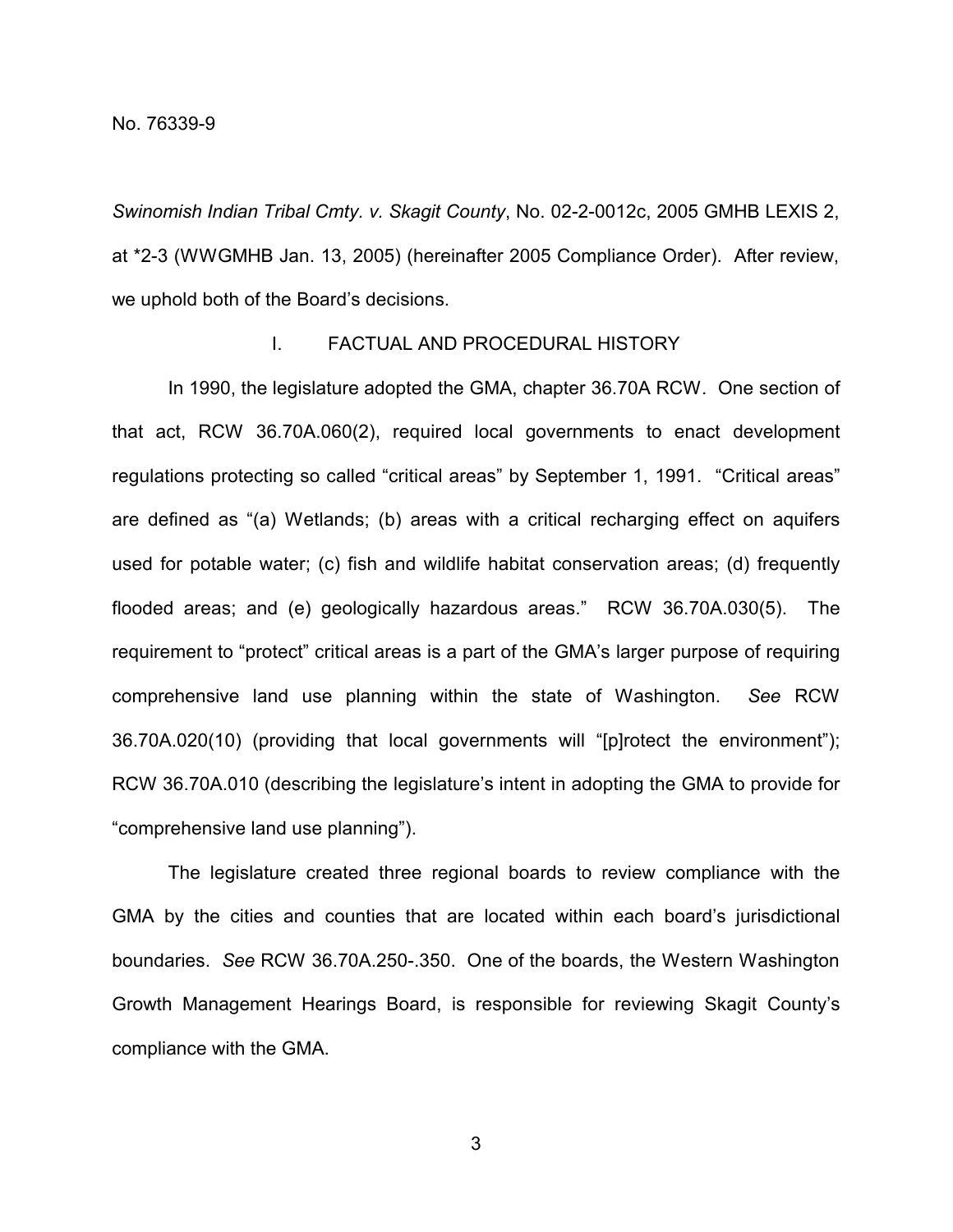Since 1996, Skagit County has made several efforts to comply with the GMA's critical areas mandate. 1 In 2002, the Board held that the county's then-current critical areas ordinance did not comply with the GMA because there was "no mandatory, fallback approach in place to ensure the protection of CAs [critical areas] and anadromous fish." *Swinomish Indian Tribal Cmty. v. Skagit County*, No. 02-2-0012c, 2002 GMHB LEXIS 67, at \*13 (WWGMHB Dec. 30, 2002). Consequently, the Board ordered the county to "adopt an alternative that . . . must include the adoption of mandatory development regulations for agriculture as necessary to comply with RCW 36.70A.060(2) and .172(1)." *Id*. Whether Skagit County complied with this directive is the primary issue in this consolidated appeal.

In 2003, following the Board's 2002 finding of noncompliance, Skagit County adopted Ordinance 020030020, which contained a "no harm" standard for protecting anadromous fish habitat in agricultural areas. The Swinomish Indian Tribal Community (Tribe) and the Washington Environmental Council (WEC) challenged the ordinance's "no harm" standard, alleging that it failed to protect critical areas, as required by RCW 36.70A.060(2). After reviewing the challenge, the Board upheld the ordinance, concluding that the county was "in compliance with the [GMA] except for the

<sup>1</sup>*See, e.g., Friends of Skagit County v. Skagit County*, Nos. 96-2-0025 & 00-2- 0033c, 2001 GMHB LEXIS 53 (WWGMHB Feb. 9, 2001); *Friends of Skagit County v. Skagit County*, Nos. 96-2-0025 & 00-2-0033c, 2000 GMHB LEXIS 323 (WWGMHB Aug. 9, 2000); *Friends of Skagit County v. Skagit County*, No. 96-2-0025, 1998 GMHB LEXIS 283 (WWGMHB Sept. 16, 1998); *Friends of Skagit County v. Skagit County*, No. 96-2-0025, 1997 GMHB LEXIS 344 (WWGMHB Jan. 3, 1997).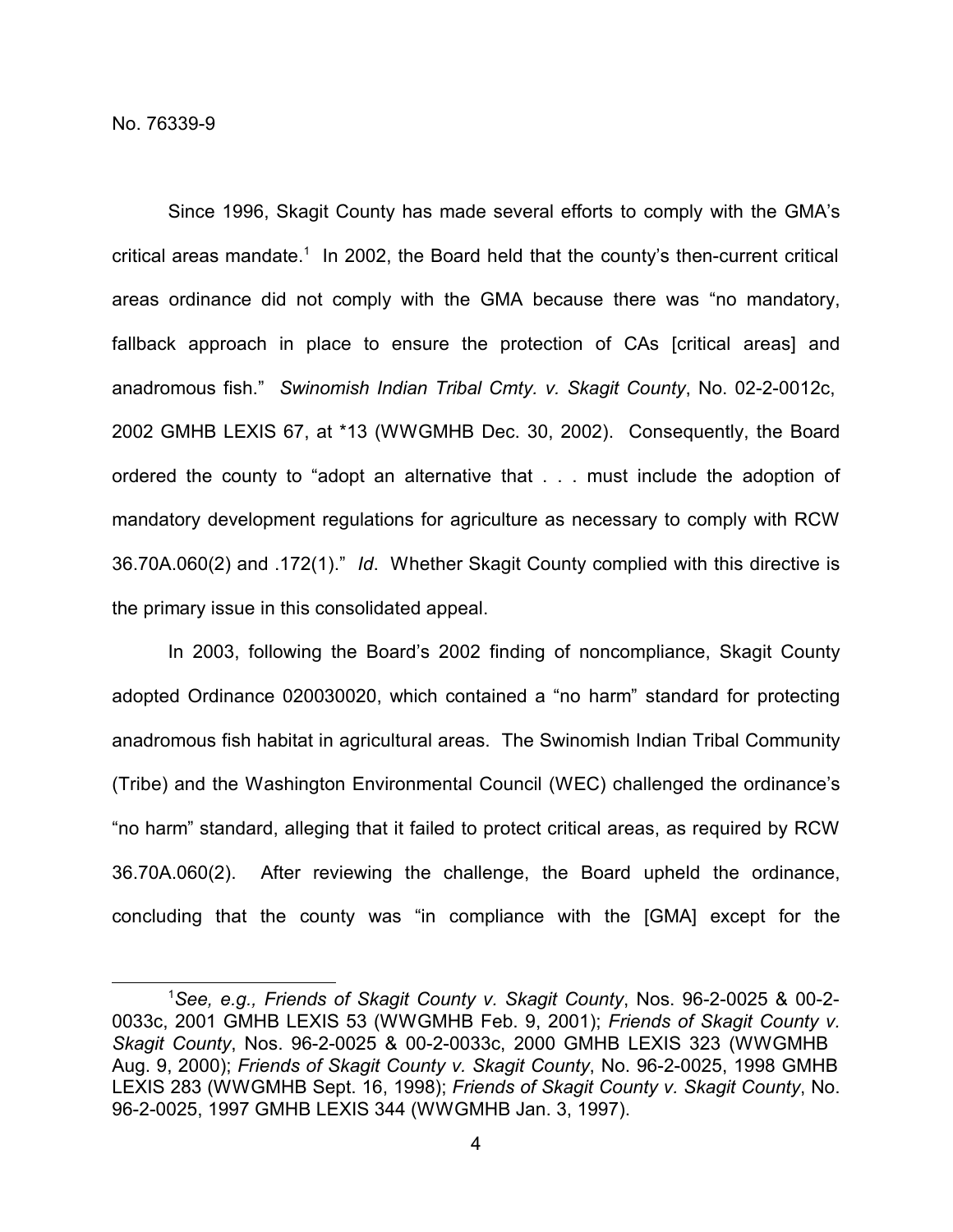enforcement of watercourse protection measures and the need for more specificity in its monitoring program and adaptive management process." 2003 Compliance Order, 2003 GMHB LEXIS 73, at \*3.

The Tribe and the WEC each petitioned the Thurston County Superior Court to review the Board's decision. The petitions were consolidated by the superior court. Thereafter, all three parties (Skagit County, the Tribe, and the WEC) requested, pursuant to the provisions of chapter 34.05 RCW, that the Board certify its decision for direct review by Division Two of the Court of Appeals. The Board agreed that the standard for direct review had been met and, consequently, it granted the motion. Division Two of the Court of Appeals then granted direct review.

In 2004, while appellate review was pending, Skagit County adopted Ordinance 020040011. It responded to the Board's directions regarding the need for enforcement of watercourse protection measures and greater specificity in its monitoring and adaptive management program. The Tribe and WEC argued to the Board that the 2004 ordinance did not bring the county into full compliance with the GMA. The Board agreed. *See* 2005 Compliance Order, 2005 GMHB LEXIS 2. The county then petitioned Division Two of the Court of Appeals to directly review the Board's decision, alleging that the Board failed to give proper deference to its interpretation of adaptive management and that the Board used improper procedures in reaching its decision. The Court of Appeals accepted direct review and consolidated the appeal with the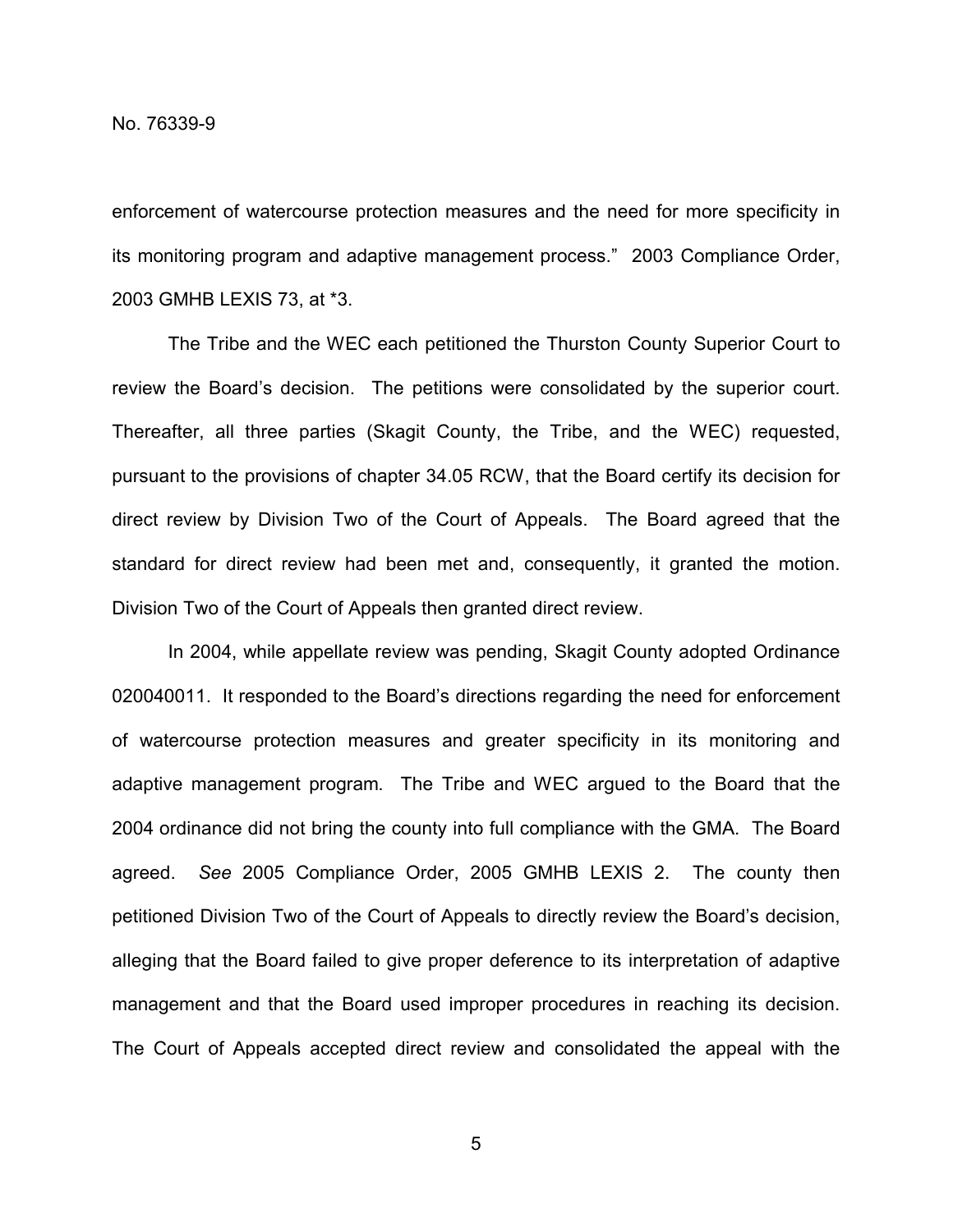pending appeal of the 2003 Compliance Order. We subsequently accepted the Tribe's motion to transfer the consolidated appeal from the Court of Appeals to this court. We now review the decisions of the Board that Skagit County's 2003 Ordinance, with two exceptions, complied with the GMA and its decision that the county's 2004 ordinance did not fully comply with the GMA.

### II. STANDARD OF REVIEW

The Board is charged with determining compliance with the GMA and, when necessary, invalidating noncomplying comprehensive plans and development regulations. *King County v. Cent. Puget Sound Growth Mgmt. Hr'gs Bd.,* 142 Wn.2d 543, 552, 14 P.3d 143 (2000) (citing RCW 36.70A.280, .302). The Board "shall find compliance unless it determines that the action by the state agency, county, or city is clearly erroneous in view of the entire record before the board and in light of the goals and requirements of [the GMA]." RCW 36.70A.320(3). An action is "'clearly erroneous'" if the Board is "'left with the firm and definite conviction that a mistake has been committed.'" *Cent. Puget Sound Hr'gs Bd.,* 142 Wn.2d at 552 (quoting *Dep't of Ecology v. Pub. Util. Dist. No. 1*, 121 Wn.2d 179, 201, 849 P.2d 646 (1993)). "[C]omprehensive plans and development regulations [under the GMA] are presumed valid upon adoption." RCW 36.70A.320(1). Although RCW 36.70A.3201 requires the Board to give deference to a county, the county's actions must be consistent with the goals and requirements of the GMA. *Cent. Puget Sound Hr'gs Bd.,* 142 Wn.2d at 561.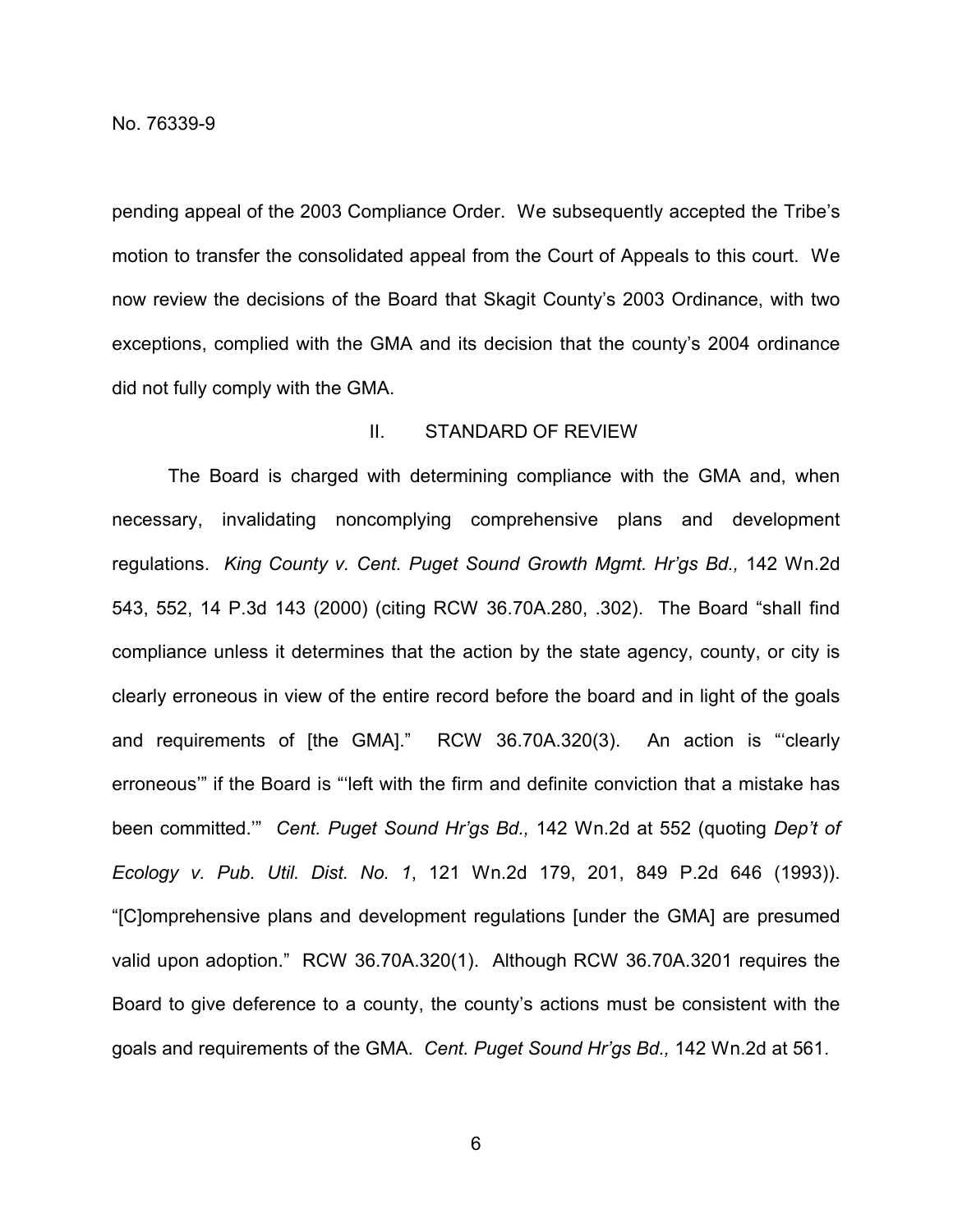This court, in turn, reviews the Board's decisions pursuant to the Administrative Procedure Act (APA), chapter 34.05 RCW. RCW 34.05.570(3). The Board's legal conclusions are reviewed "de novo, giving substantial weight to the Board's interpretation of the statute it administers." *Cent. Puget Sound Hr'gs Bd.*, 142 Wn.2d at 553. If the Board's findings of fact are reviewed, the substantial evidence test is used. *Id.*

### III. ANALYSIS

#### A. Background to the 2003 and 2005 Board Decisions

The GMA was enacted largely '"in response to public concerns about rapid population growth and increasing development pressures in the state."' *Quadrant Corp. v. Cent. Puget Sound Growth Mgmt. Hr'gs Bd*., 154 Wn.2d 224, 232, 110 P.3d 1132 (2005) (internal quotation marks omitted) (quoting *Cent. Puget Sound Hr'gs Bd*., 142 Wn.2d at 546). As we have already noted, one of the central requirements of the GMA is that counties and cities, which plan under it, must protect "critical areas." RCW 36.70A.060(2). But the GMA places additional, and sometimes competing, obligations on local governments. For example, it lists as "planning goals" to both "[m]aintain and enhance natural resource-based industries, including productive timber, agricultural, and fisheries industries" and "[e]ncourage the conservation of . . . productive agricultural lands, and discourage incompatible uses." RCW 36.70A.020(8). Local governments are not, however, given much direction by that statute as to whether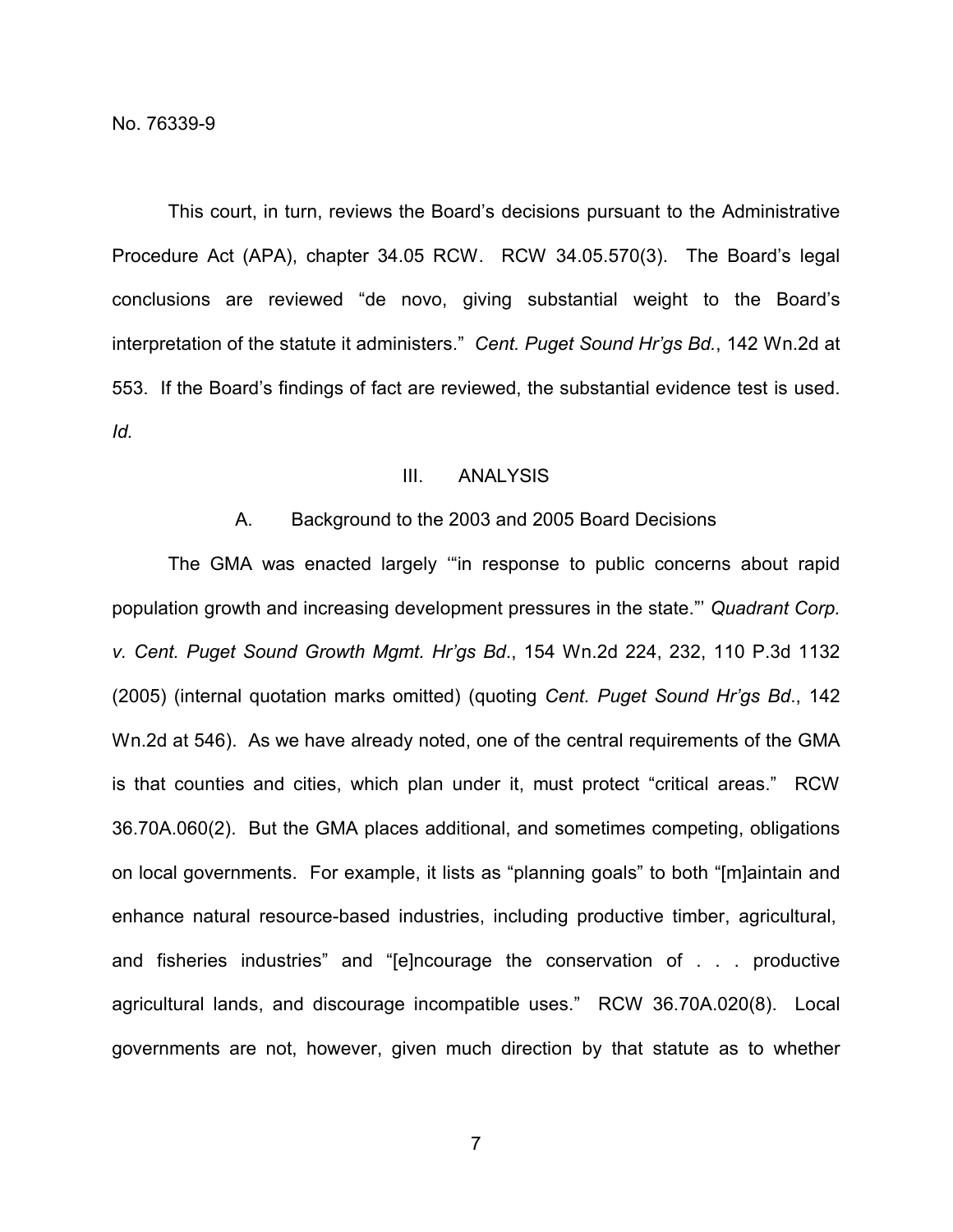protection of critical areas or the maintaining of agricultural lands is a priority. In fact, the GMA explicitly eschews establishing priorities: "The [GMA's planning] goals are not listed in order of priority and shall be used exclusively for the purpose of guiding the development of comprehensive plans and development regulations." RCW 36.70A.020.

The lack of priority in the planning goals becomes especially problematic when local governments are faced with land that qualifies as both agricultural land *and* as a critical area (for example, a parcel of agricultural land that abuts a water source). Skagit County, in particular, had to confront this tension between maintaining agricultural land and protecting critical areas. This was necessary because the county contains approximately 115,000 acres of agricultural land that have been designated under the GMA as agricultural lands of long-term commercial significance. Furthermore, a significant portion of these lands are located in areas that, although historically part of the Skagit and Samish River deltas and/or floodplains, have been cleared, diked, and drained to make them suitable for agricultural production. Some of this activity occurred as long ago as 100 years. Thus, present day agricultural production in the area depends, in part, upon this network of well established drains and dikes.

At the same time, the State has identified the Skagit and Samish Rivers watershed as the "most significant watershed in Puget Sound" in terms of salmon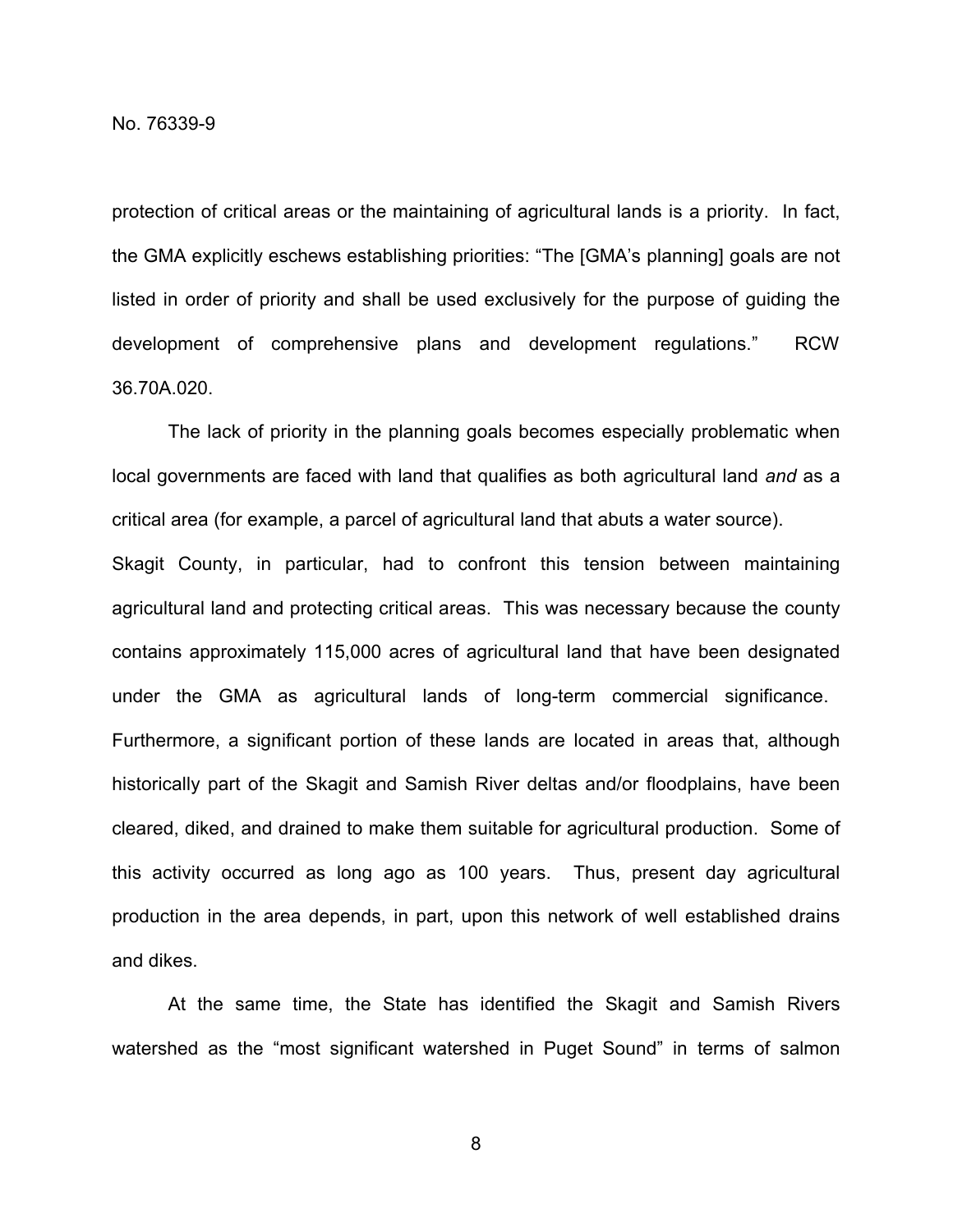recovery. Admin. R. (AR) at 4074. It is home to at least six species of salmon and two fish species that are listed under the Endangered Species Act.<sup>2</sup> As the county acknowledges, "[t]he anadromous fish stocks in the Skagit and Samish River systems are another valuable Skagit County natural resource." Resp't Skagit County's Resp. Br. at 9. The resource is also of economic significance because just as farmers depend on agricultural land for their livelihood, persons involved in the fishing industry and belonging to the Tribe depend upon healthy rivers for theirs.

Despite the explicit lack of a prioritization in the planning goals section of the GMA, the legislature has provided some guidance for determining GMA priorities. Specifically, in 1995, the legislature amended the GMA to strengthen protection of critical areas:

In designating and protecting critical areas under this chapter, counties and cities *shall include the best available science* in developing policies and development regulations to protect the functions and values of critical areas. In addition, counties and cities *shall give special consideration to conservation or protection measures necessary to preserve or enhance anadromous fisheries*.

RCW 36.70A.172(1) (emphasis added). The GMA was amended again in 1997 to provide that growth management hearings boards should "grant deference to counties and cities in how they plan for growth, consistent with the requirements and goals of this chapter" and that "[l]ocal comprehensive plans and development regulations

<sup>2</sup>Endangered and Threatened Wildlife and Plants, 64 Fed. Reg. 58,910 (Nov. 1, 1999) (Coastal-Puget Sound Bull Trout); Endangered and Threatened Species, 64 Fed. Reg. 14,308 (Mar. 24, 1999) (Puget Sound Chinook).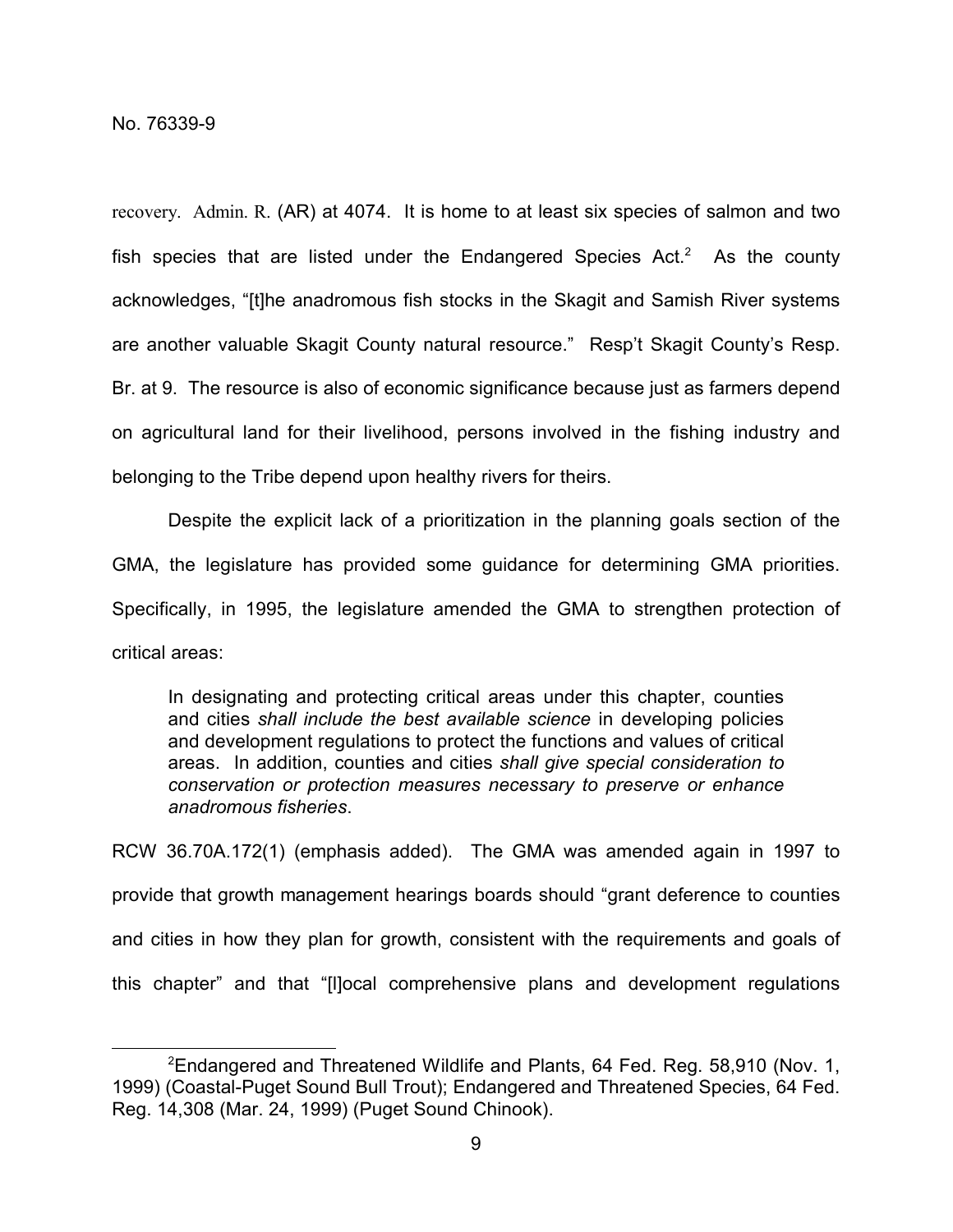require counties and cities to balance priorities and options for action in full consideration of local circumstances." RCW 36.70A.3201. But these amendments add little in the way of guidance. For example, the requirements to be guided by the "best available science" (BAS) in developing critical areas regulations and to "give special consideration" to protecting anadromous fisheries arguably conflict with the legislature's directive that growth management hearings boards defer to local balancing of "local circumstances," if that local balancing is not in favor of critical areas. *Id*. It is with these numerous tensions in mind that we must decide whether Skagit County's critical areas ordinance complies with the GMA.

B. The 2003 Board Decision

# 1. The "no harm" standard

Riparian farm land in Skagit County qualifies as both "agricultural land" and "critical areas" under the GMA. *See* RCW 36.70A.030(2), (5). In an effort to "protect" both, consistent with what the GMA requires in RCW 36.70A.020(10), the county's 2003 ordinance established a "no harm" standard that ongoing agricultural operators must meet. AR at 988 (Skagit County Ordinance 020030020, at 78) (hereinafter 2003 Ordinance). Under the 2003 Ordinance, farmers are to conduct ongoing agricultural activities "so as not to cause harm or degradation to the existing Functional Values" of critical areas. *Id*. In effect, the county's no harm standard sets the "existing" condition of local critical areas as the baseline for measuring harm. *Id*. The county contended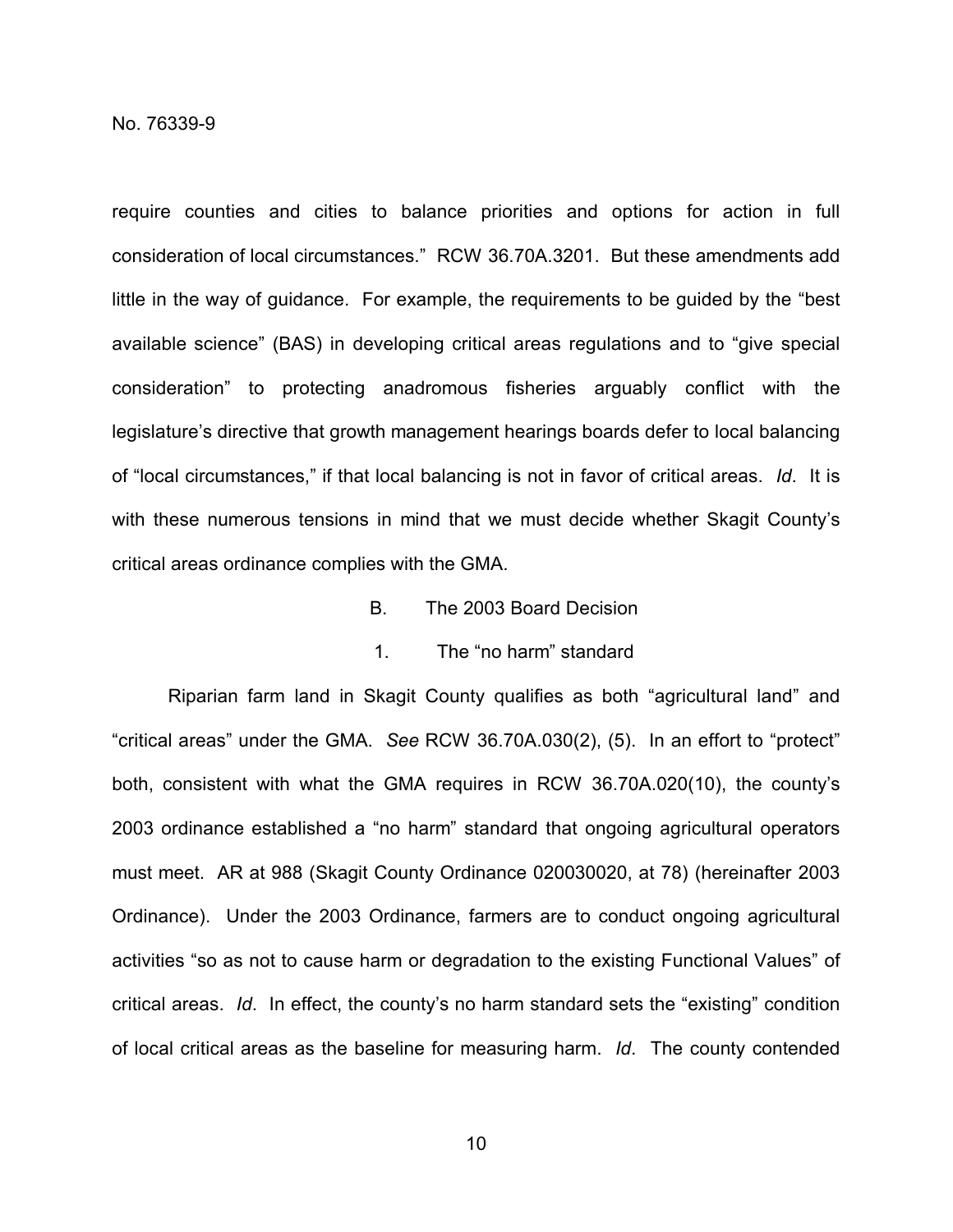before the Board that the no harm standard protects critical areas in a manner consistent with the GMA. The Board largely agreed with the county.

At the core of the Board's decision was its interpretation of the word "protect," as it appears in RCW 36.70A.172(1). The Board held that the requirement under the GMA to "protect" critical areas is met when local governments prevent new harm to critical areas. *See* 2003 Compliance Order, 2003 GMHB LEXIS 73, at \*7-9. Accordingly, it held that the county protects these areas by adopting the no harm standard because it does not allow existing conditions to further degrade. *See id*.

The Tribe asserts here, as it did before the Board, that where an area is already in a degraded condition, it is not being protected unless that condition is improved or enhanced.<sup>3</sup> It contends that the Board's "construction of 'protect' to allow maintenance of degraded, status quo conditions nullifies the legislature's direction to 'protect the functions and values of critical areas.'" Am. Br. of Swinomish Indian Tribal Cmty. at 38.

The Board's refusal to conflate "protect" and "enhance," the Tribe asserts, "is based on a false premise—that 'protect' and 'enhance' are mutually exclusive." Am. Br. of Swinomish Indian Tribal Cmty. at 39. The Tribe argues that because the terms are not mutually exclusive, the Board cannot "exclude from the 'protect' mandate measures which both 'protect' and 'enhance.'" Am. Br. of Swinomish Indian Tribal Cmty. at 42.

<sup>&</sup>lt;sup>3</sup>For purposes of simplicity, we discuss similar positions and arguments that are put forward separately by the Tribe and the WEC by referring only to the first party, the Tribe. For example, both the Tribe and the WEC challenge the no harm standard in the 2003 Ordinance, but we refer to it as the Tribe's position.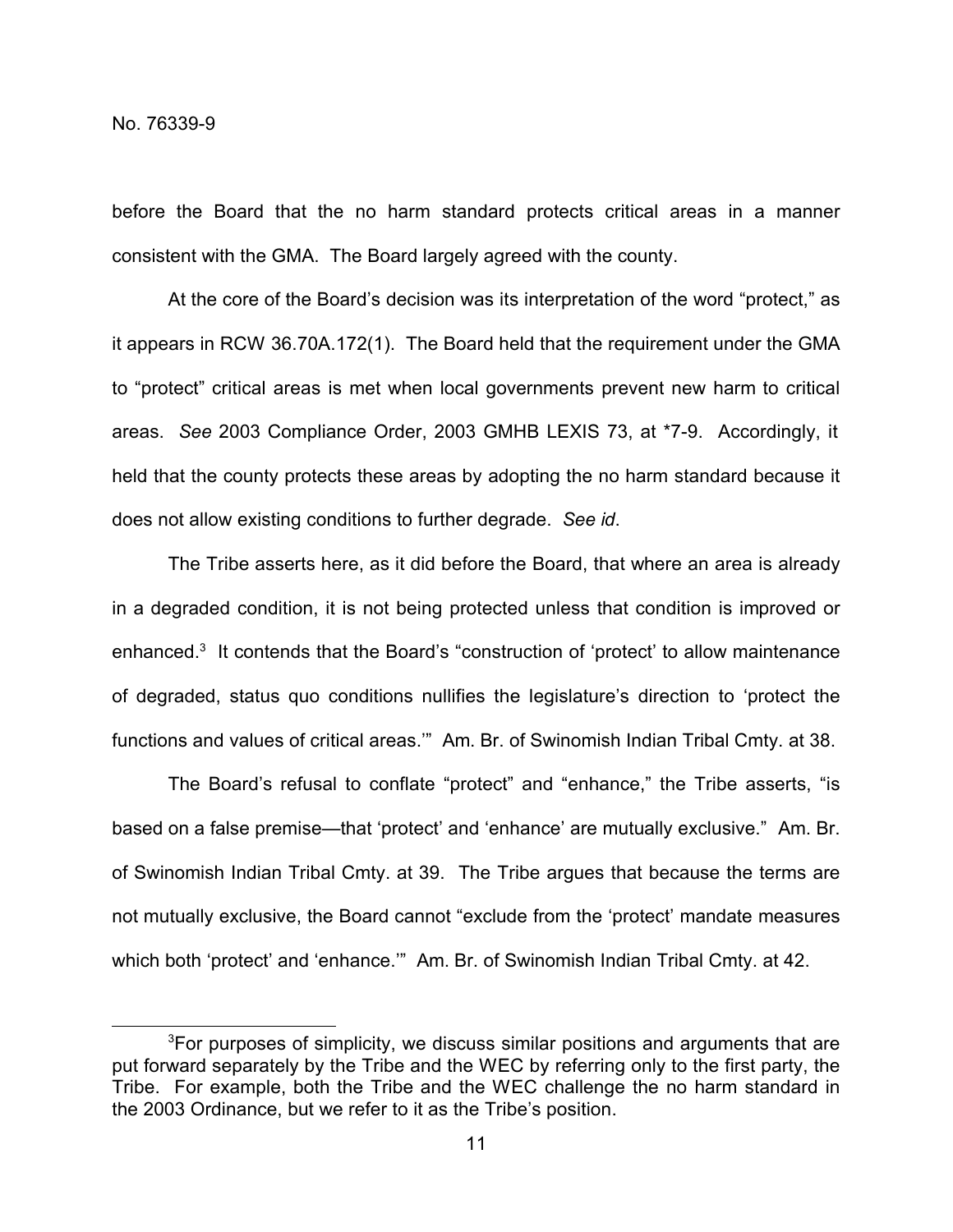In our effort to determine if the Board erred, we have endeavored to ascertain the meaning of the word "protect." The legislature, unfortunately, has not defined "protect" within the GMA. We therefore accord the word its common meaning, and where necessary, consult a dictionary. *See Quadrant Corp.,* 154 Wn.2d at 239 (citing *Dahl-Smyth, Inc. v. City of Walla Walla,* 148 Wn.2d 835, 842-43, 64 P.3d 15 (2003)). The Tribe cites *Webster's New World Dictionary of the American Language* (College Ed. 1966) in support of its contention that "'protect'" means "'to shield from injury, danger, or loss'" and that to protect "'*can* result in [an object's] enhancement.'" Am. Br. of Swinomish Indian Tribal Cmty. at 39 (emphasis added). The Tribe, however, fails to recognize that even under the definition it offers, "can" is used to describe an *option* of enhancement, rather than a *requirement* of enhancement, when defining "protect."

That difference is significant. We say that because it illustrates that something can be protected without it being enhanced. For example, an individual charged with protecting his friend's dilapidated automobile discharges that duty despite not refurbishing it. If the car is returned in its same condition, it was protected, but not enhanced $4$ 

<sup>4</sup>The dissent attempts to buttress its position that "protect" entails "enhance" by asserting that the automobile analogy is "unavailing." Dissent at 6. It concludes, "[s]imply returning [the automobile] in the same condition does not demonstrate how the individual protected it; rather, it shows only that the individual returned it." *Id*. The dissent, in our view, confuses the question of how an object is protected with the question of *whether* it was protected. Because this case turns upon what "protect" means, it is the latter question that is determinative. Asking how the object was protected is secondary. To answer the relevant question of whether an object has been protected: If it is returned in the same condition it was given, surely no new harm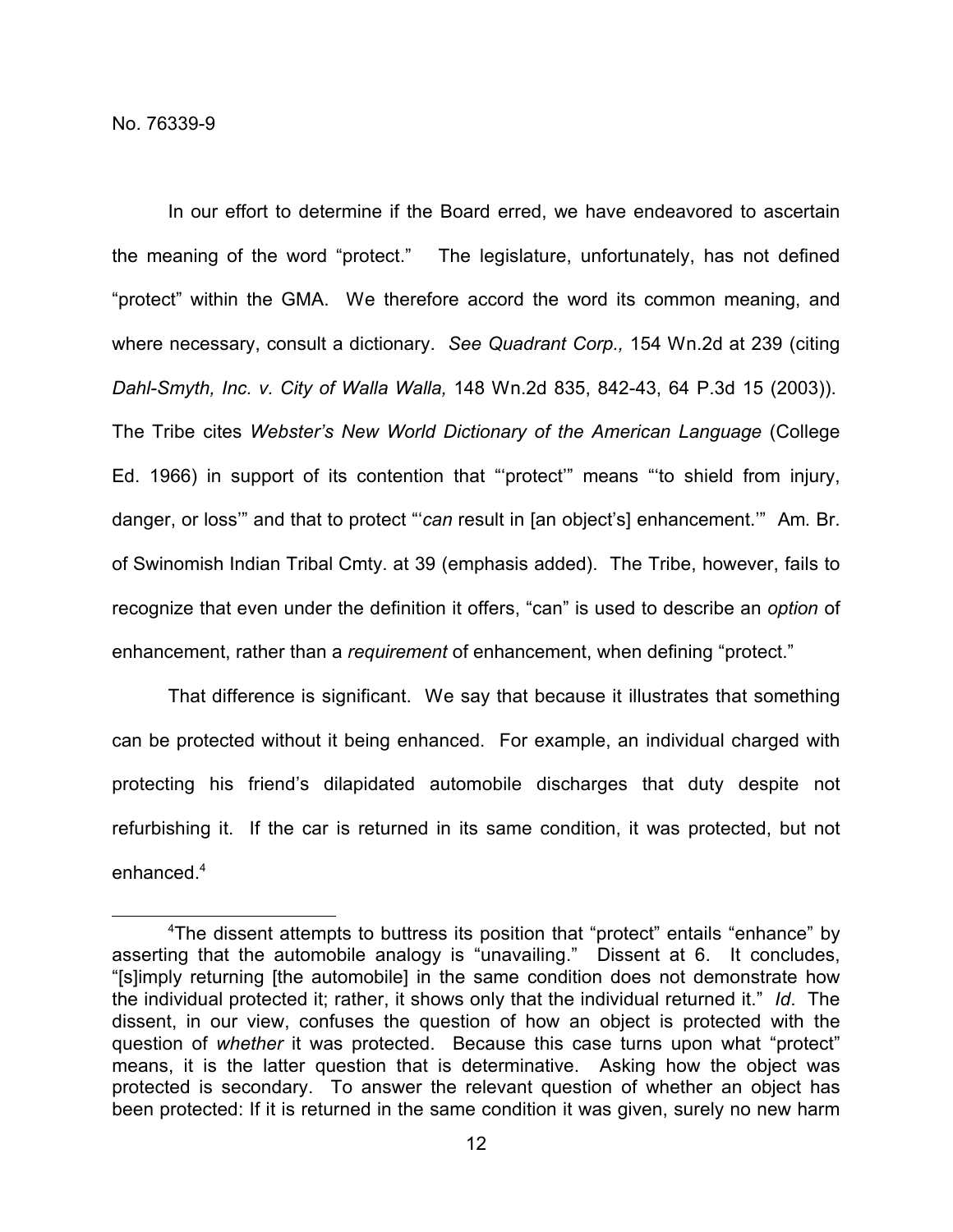The legislature has also recognized that "protect" has a different meaning than "enhance." In several sections of the GMA, the legislature *allows* enhancement of natural conditions under the GMA without *requiring* enhancement. For example, RCW 36.70A.172(1) requires counties to "give special consideration to . . . protection measures necessary to preserve *or* enhance anadromous fisheries." (Emphasis added.) This statute clearly gives counties a choice between preserving "or" enhancing. Furthermore, the requirement is to give "special consideration to" such measures, not necessarily to adopt them. *See* WAC 365-195-925(2) (a county must include "in the record" evidence of special consideration to comply with RCW 36.70A.172(1)). Another statute, RCW 36.70A.020(10), lists as a goal of the GMA to "enhance the state's high quality of life, including air and water quality." However, the GMA allows counties to decide how to achieve the goal of enhancing water quality without specifically requiring enhancement of a damaged fish habitat. In our judgment, water quality and fish habitat are related, but they are not the same. A duty to enhance the quality of water is not a duty to enhance fish habitat. A third example is RCW 36.70A.460. It recognizes that under chapter 77.55 RCW, fish habitat enhancement projects that meet certain criteria are entitled to a streamlined permitting process. Nothing in that chapter, however, requires a county to undertake such projects. *See* RCW 77.55.181.

As the foregoing illustrates, the legislature has not imposed a duty on local

has befallen it and it was protected. This is true by definition.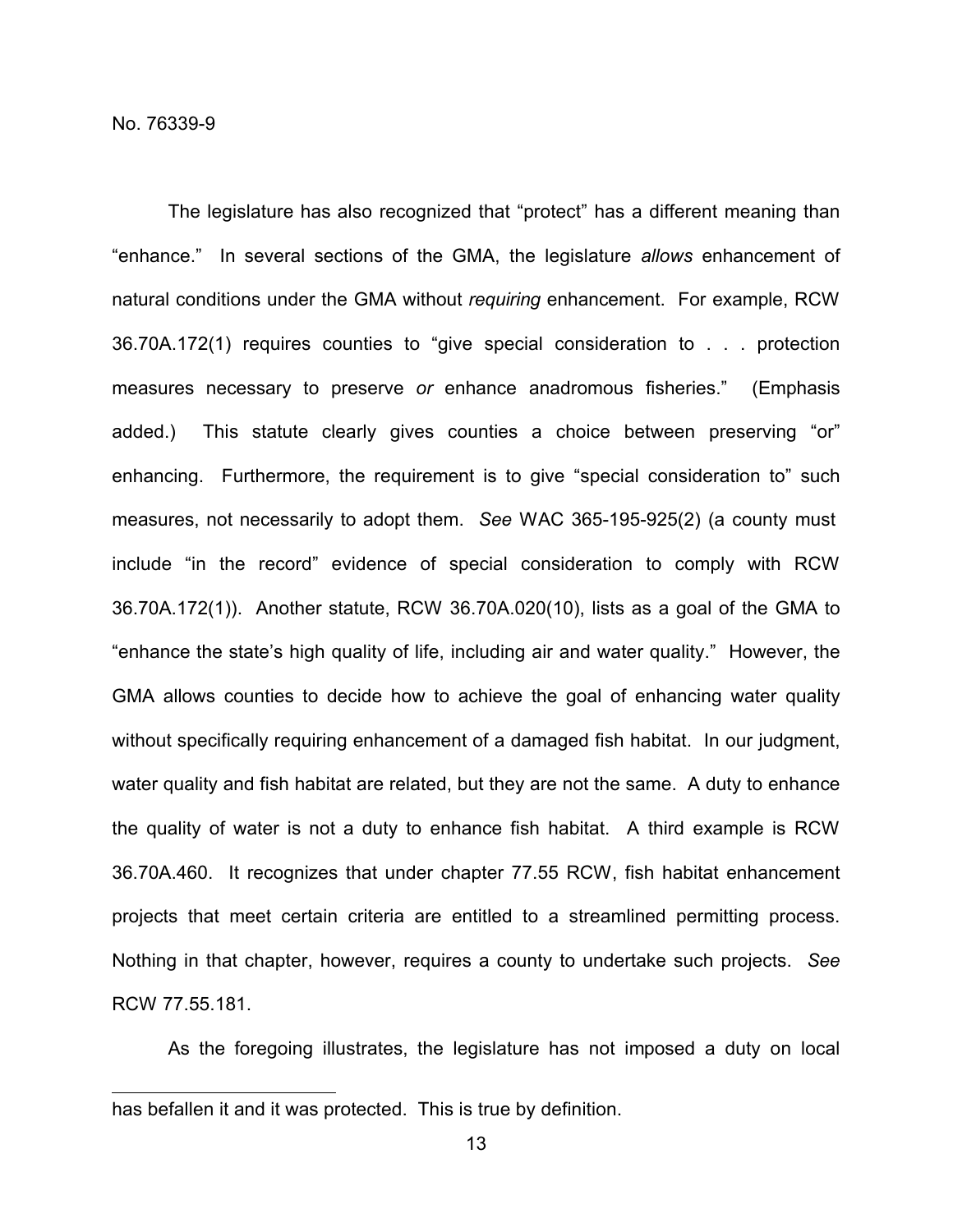governments to enhance critical areas, although it does permit it. Without firm instruction from the legislature to require enhancement of critical areas, we will not impose such a duty. Therefore, to the extent that the Tribe argues that the GMA places a higher burden upon the county than the duty to prevent new harm to critical areas, we disagree. The "no harm" standard, in short, protects critical areas by maintaining existing conditions.

#### 2. Mandatory Buffers

We next consider whether, as the Tribe contends, the GMA requires the county to establish mandatory buffers along streams and rivers on the upland strip of land. Buffers are strips of land contiguous to a watercourse, usually containing indigenous shrubs and trees. They are generally not used for agricultural purposes. *See, e.g.,* Am. Br. of Swinomish Indian Tribal Cmty. at 5-6. The Tribe argued to the Board that because a provision of the GMA, RCW 36.70A.172(1), requires the county to use BAS in developing protections for critical areas and because BAS supports requiring mandatory riparian buffers, then the GMA requires the county to establish such buffers. The Board held that BAS, and by extension the GMA, does not require the county to establish mandatory riparian buffers. Again, we agree with the Board.

In reaching this determination, we began by reviewing how the GMA instructs local governments to employ BAS. The legislature has expressly delegated to counties and cities the function of developing the specific means for protecting critical areas.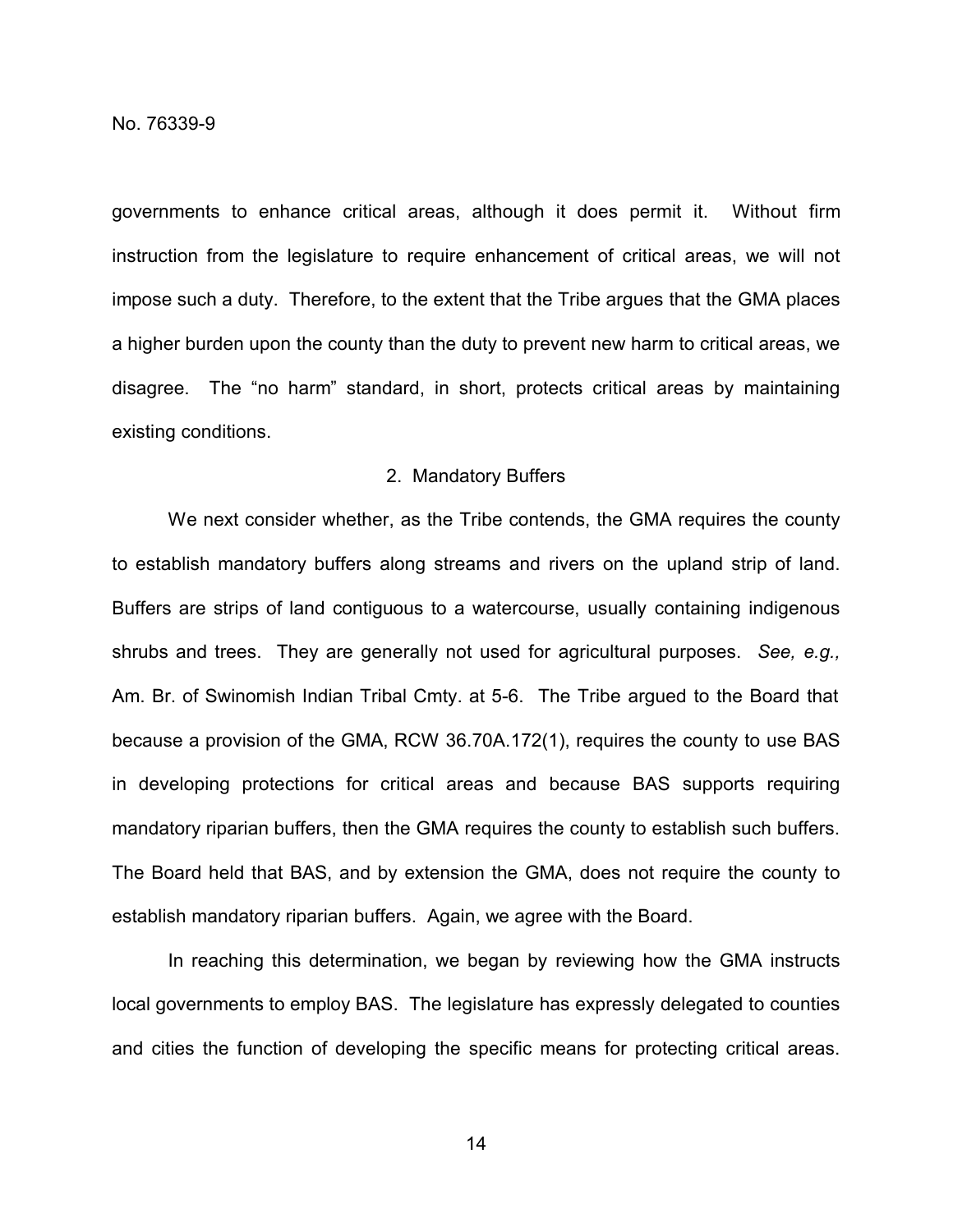*See* RCW 36.70A.3201. Under the GMA, counties and cities "'have broad discretion in developing . . . [development regulations] tailored to local circumstances.'" *King County*, 142 Wn.2d at 561 (alteration in original) (quoting *Diehl v. Mason County*, 94 Wn. App. 645, 651, 972 P.2d 543 (1999)). Moreover, the GMA does not require the county to follow BAS; rather, it is required to "include" BAS in its record. RCW 36.70A.172(1). Thus, the county may depart from BAS if it provides a reasoned justification for such a departure. *See Ferry County v. Concerned Friends*, 155 Wn.2d 824, 837-38*,* 123 P.3d 102 (2005)*;* WAC 365-195-915(1)(c)(i)-(iii). Here, the county justified its decision to not require mandatory riparian buffers on the basis that doing so would "impos[e] requirements to restore habitat functions and values that no longer exist." Resp't Skagit County's Resp. Br. at 44. This was based on a recognition of the fact that the vegetation that had made up the riparian buffers along streams and rivers was cleared long before there was a legal impediment to doing so.

If the omission of mandatory buffers from the county's critical areas ordinance is a departure from BAS, it is a justified departure of the kind that is tolerated by the GMA. As we have noted above, the GMA's requirement to protect does not impose a corresponding requirement to enhance. That holding guides us here. A requirement to develop buffers would impose an obligation on farmers to replant areas that were lawfully cleared in the past, which is the equivalent of enhancement. Without a duty to enhance being imposed by the GMA, however, we cannot require farmers within Skagit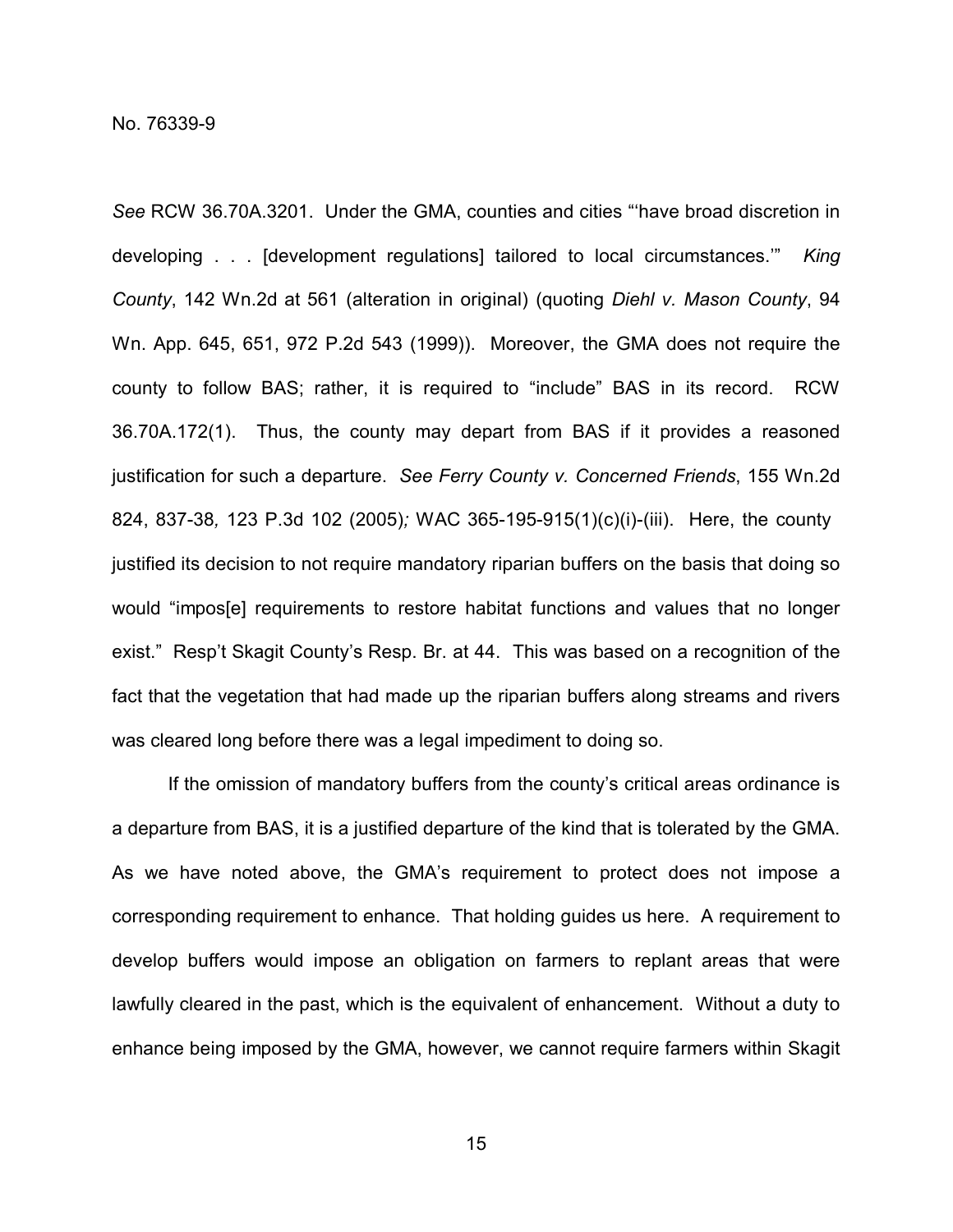County to replant what was long ago plucked up. The county need not impose a requirement that farmers establish riparian buffers.

# C. The 2005 Board Decision

As we observed above, the Board did not fully approve the 2003 Ordinance. It withheld its approval of two parts of the ordinance: "the enforcement of watercourse protection measures and the need for more specificity in its monitoring program and adaptive management process." 2003 Compliance Order, 2003 GMHB LEXIS 73, at \*3. Furthermore, the Board ordered the county to address these issues in accord with RCW 36.70A.300(1). Consequently, as we have already noted, the county revised its critical areas ordinance in 2004 (Ordinance 020040011) (hereinafter 2004 Ordinance). The Tribe again challenged the county's compliance with the GMA. After reviewing the county's effort, the Board held in early 2005 that the watercourse protection measures were now compliant with the GMA. 2005 Compliance Order, 2005 GMHB LEXIS 2. It withheld approval, however, of the monitoring program and adaptive management sections of the 2004 Ordinance. The county appealed that decision, arguing that the Board followed improper procedure in reaching its decision and that, in any case, the Board should have approved the revised ordinance.

# 1. Alleged Procedural Errors

The county argues, first, that the Board committed procedural error by consulting an outside expert and consulting factual materials that were not a part of the record that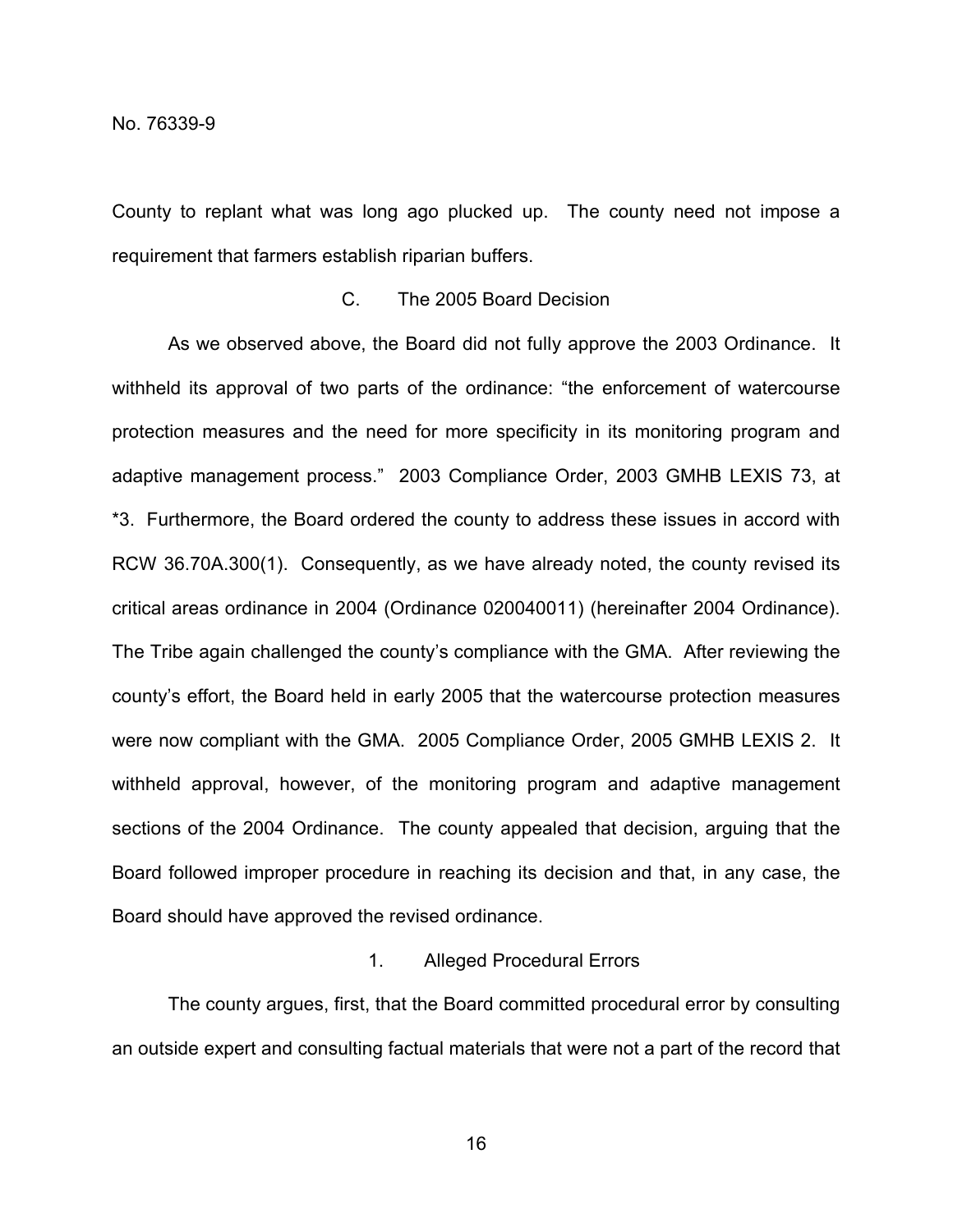was submitted to the Board. Specifically, it asserts that the Board erred in using a technical adviser, Dr. Oscar Soule, <sup>5</sup> without giving the parties an opportunity to rebut or object to the technical advice provided by Dr. Soule. This argument overlooks the fact that the Board is expressly authorized to consult experts "[i]f it determines that advice from scientific or other experts is necessary or will be of substantial assistance in reaching its decision." RCW 36.70A.172(2). $^6$  While the GMA provides no specific procedure for the utilization of an expert under RCW 36.70A.172(2), the practices and procedures of the growth management hearings board are governed by the APA, chapter 34.05 RCW. RCW 36.70A.270(7). A provision in the APA permits the Board to engage in ex parte communications with persons "who have not participated in the proceeding in any manner, and who are not engaged in any investigative or

<sup>5</sup>Dr. Soule is a retired professor of environmental studies at The Evergreen State College.

 $6$ The concurrence/dissent cites various statutes and a requlation in support of its conclusion that "[i]mproper procedures [i.e., reliance on Dr. Soule] are also grounds for reversal." Concurrence/dissent at 9 (citing RCW 36.70A.290(4), .270(7); RCW 34.05.449(2), .452(3); WAC 242-02-540). None of the cited statutes or the regulation provides justification for reversing the Board's decision. Furthermore, they do not override the clear authorization for ex parte consultation with experts that RCW 36.70A.172(2) and 34.05.455(1)(c) provide. For example, RCW 36.70A.270(7) directs the Board to comply with the APA and WAC provisions for using evidence in its decisions. Those provisions, including the two cited by Justice J.M. Johnson, WAC 242-02-540 and RCW 36.70A.290(4), provide the Board with the discretion to supplement the record with additional evidence. Additionally, RCW 34.05.449(2) provides for a response to introduced evidence only "[t]o the extent necessary" as determined by the Board. Finally, RCW 34.05.452(3) merely provides that "[a]ll testimony of parties and witnesses . . . be made under oath." Thus, if there is any tension between these provisions and the Board's use of Dr. Soule, and it appears that there is not, it does not justify reversing the Board's decision.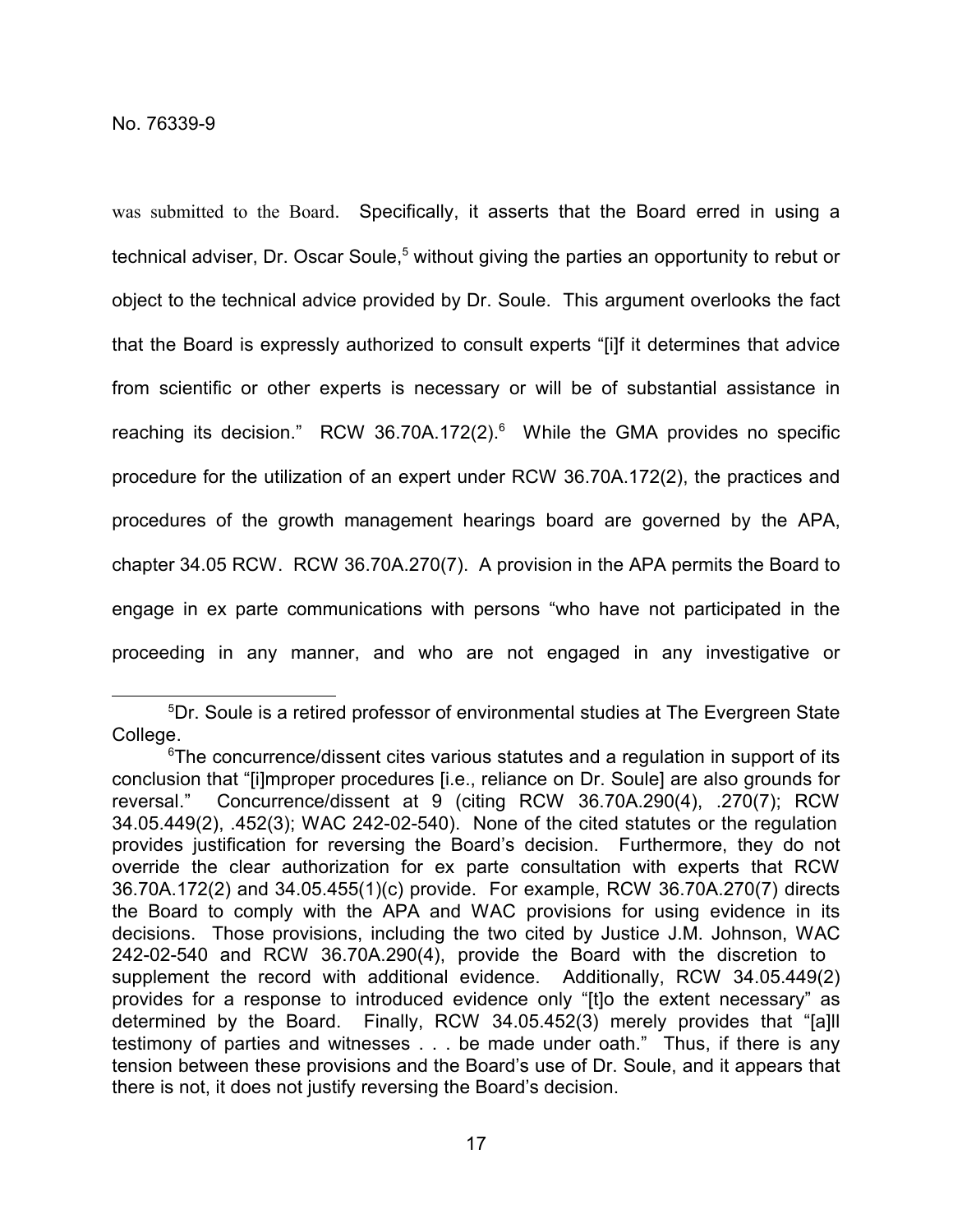prosecutorial functions in the same or a factually related case." RCW 34.05.455(1)(c). Accordingly, we conclude that the Board did not err in consulting Dr. Soule.

The county claims, additionally, that the Board erred in using nonrecord materials to define the concept of "adaptive management."<sup>7</sup> The county argues that the Board is prohibited from consulting nonrecord materials because "'[f]indings of fact shall be based exclusively on the *evidence* of record in the adjudicative proceeding and on matters officially noticed in that proceeding.'" Skagit County's Opening Br. at 38 (emphasis added) (quoting RCW 34.05.461(4)). In our view, the Board did not err in considering these nonrecord materials because the materials were not evidence. Rather, the Board used the publications to assist in interpreting the term "adaptive management" as used in WAC 365-195-920(2). *See* 2005 Compliance Order, 2005 GMHB LEXIS 2, at \*21-22. Such use of scholarly materials does not, in our view, transform these materials into "evidence." In sum, the Board's use of the nonrecord

<sup>&</sup>lt;sup>7</sup>The amount of nonrecord materials is very slight in comparison to the entirety of the administrative record. The materials in question consisted of four publications:

<sup>&</sup>quot;(1) Hymanson, Kingma-Rymek, Fishbain, Zedler and Hansch, California Coastal Commission: 'Procedure Guidance for Evaluating Wetland Mitigation Projects in California's Coastal Zone';

<sup>&</sup>quot;(2) 'Use of Monitoring and Adaptive Management to Promote Regeneration in the Allegheny National Forest,' Lois DeMarco, USFS [United States Forest Service] National Silvicultural Workshop, Kalispell, Montana;

<sup>&</sup>quot;(3) Salafsky, Margoluis and Redford, "Adaptive Management: A Tool for Conservation Practitioners," World Wildlife Fund, Inc. (2001); and

<sup>&</sup>quot;(4) The British Columbia Forest Practices Code." Skagit County's Opening Br. at 17. A reference to any of these four documents occurs only on three pages of the Board's 2005 order.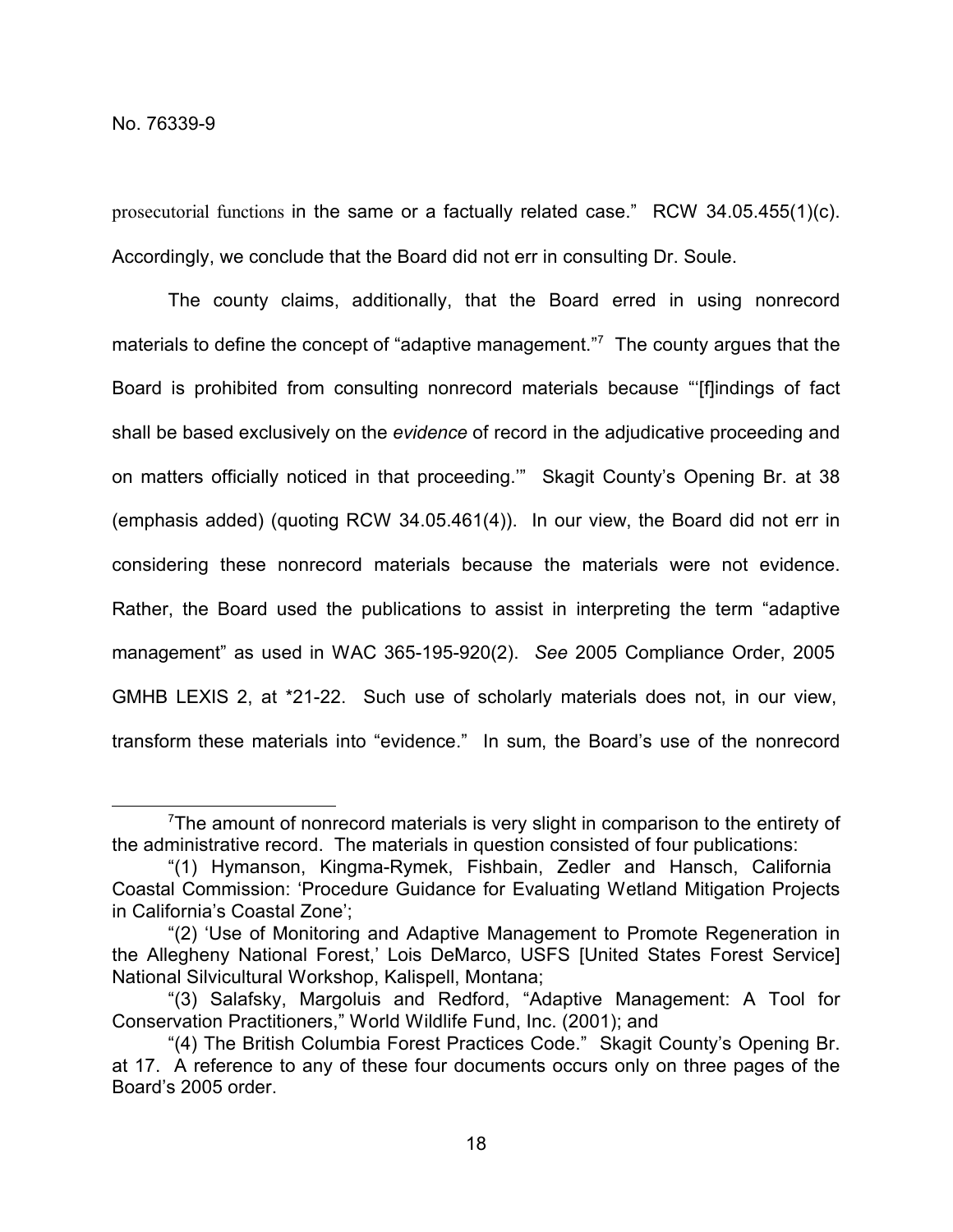materials to aid it in defining the term "adaptive management" did not violate the APA or the GMA.

# 2. Alleged Substantive Errors

We next address the county's substantive challenges to the Board's 2005 decision. The Board determined that the county's revised ordinance failed to bring its monitoring and adaptive management processes into compliance with the GMA. It concluded that the monitoring process provided for in the 2004 Ordinance lacked the necessary benchmarks for comparing the data it gathered. 2005 Compliance Order, 2005 GMHB LEXIS 2, at \*25-26. The Board concluded, additionally, that even if the monitoring process was adequate in detecting degradation of critical areas, the ordinance did not have an effective adaptive management process that was capable of responding to the detected harm. *Id*. at \*32-33.

The monitoring program set forth in the 2004 Ordinance consists of two components: a water quality monitoring program and a salmon habitat monitoring program. The county contends that both programs "describe in great detail the schedule for monitoring, methods for selecting sites, monitoring parameters and protocols (how and what will be measured), quality control procedures, and data assessment procedures." Skagit County's Opening Br. at 13. This contention overlooks the fact that the Board took issue with how the county proposed to use the data it collected. More specifically, the Board held that the county could not sufficiently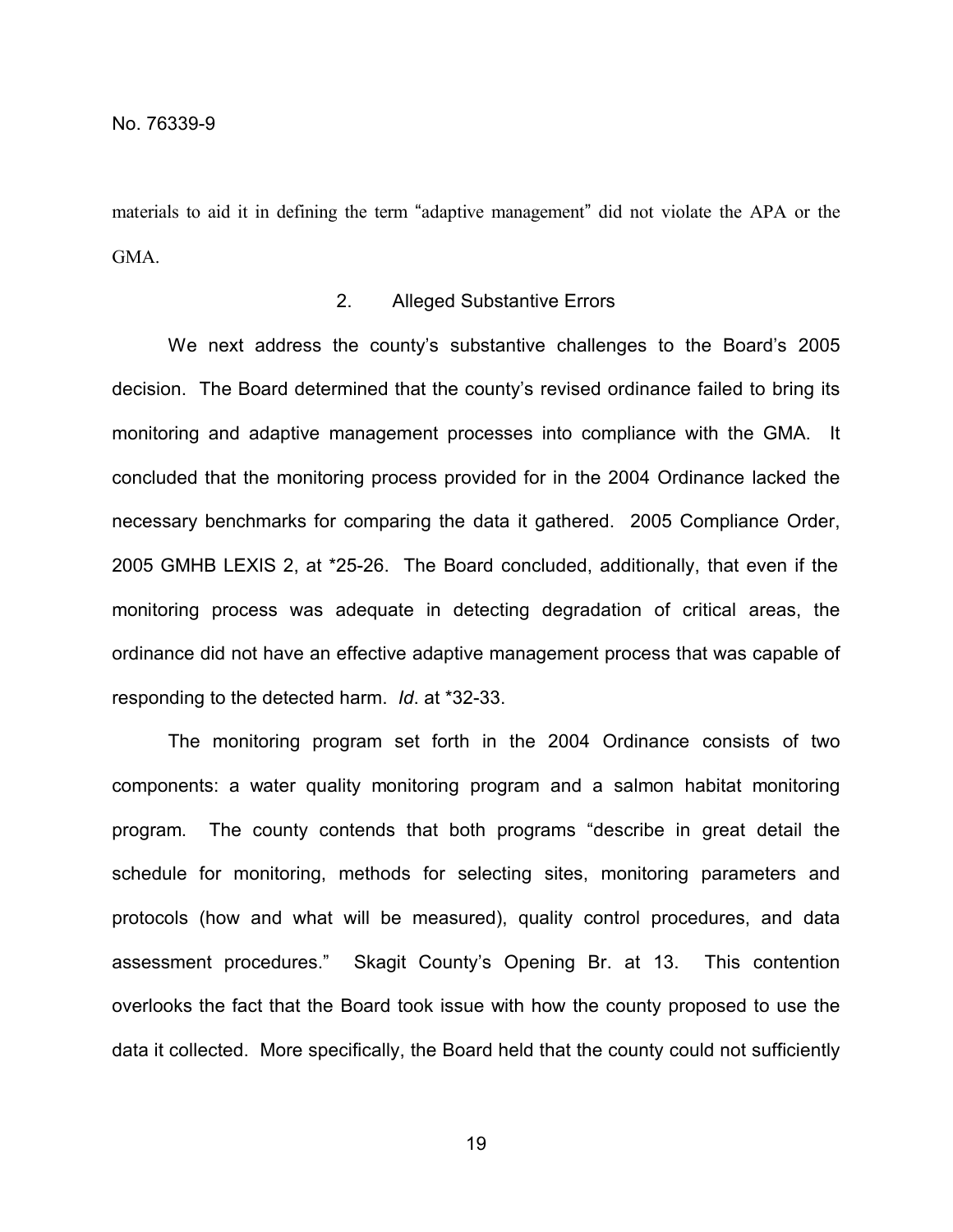analyze the data because its monitoring program lacked appropriate benchmarks to compare data as it was collected. *See* 2005 Compliance Order, 2005 GMHB LEXIS 2, at \*25-26.

We agree with the Board that the county has not established appropriate benchmarks. In fact, the county is unable to produce a description of any such benchmarks, despite its statement that "the County's program *does* include sufficient benchmarks." Skagit County's Opening Br. at 50. That same brief contains an assertion by the county that it *cannot* adopt benchmarks because salmon habitat monitoring program "science has not established[,] and the state has not adopted[,] specific numbers or quantities" to use as benchmarks. *Id*. at 54. Any deficiencies in the State's monitoring process do not, however, excuse the deficiencies of the county's monitoring process. A benchmark is needed to compare data as it is recorded. Data that cannot be analyzed, via comparison to the benchmark, is essentially meaningless because a harm cannot be detected unless there is a benchmark by which to define a harm in the first place.

We are also unpersuaded by the county's argument that in the absence of an adequate benchmark, it does the "next best thing" by proposing to monitor current conditions in an effort to develop a benchmark in the future. Skagit County's Opening Br. at 56. No indication is given as to when this process will be complete. Instead, the county merely notes that it will take at least three years to complete the initial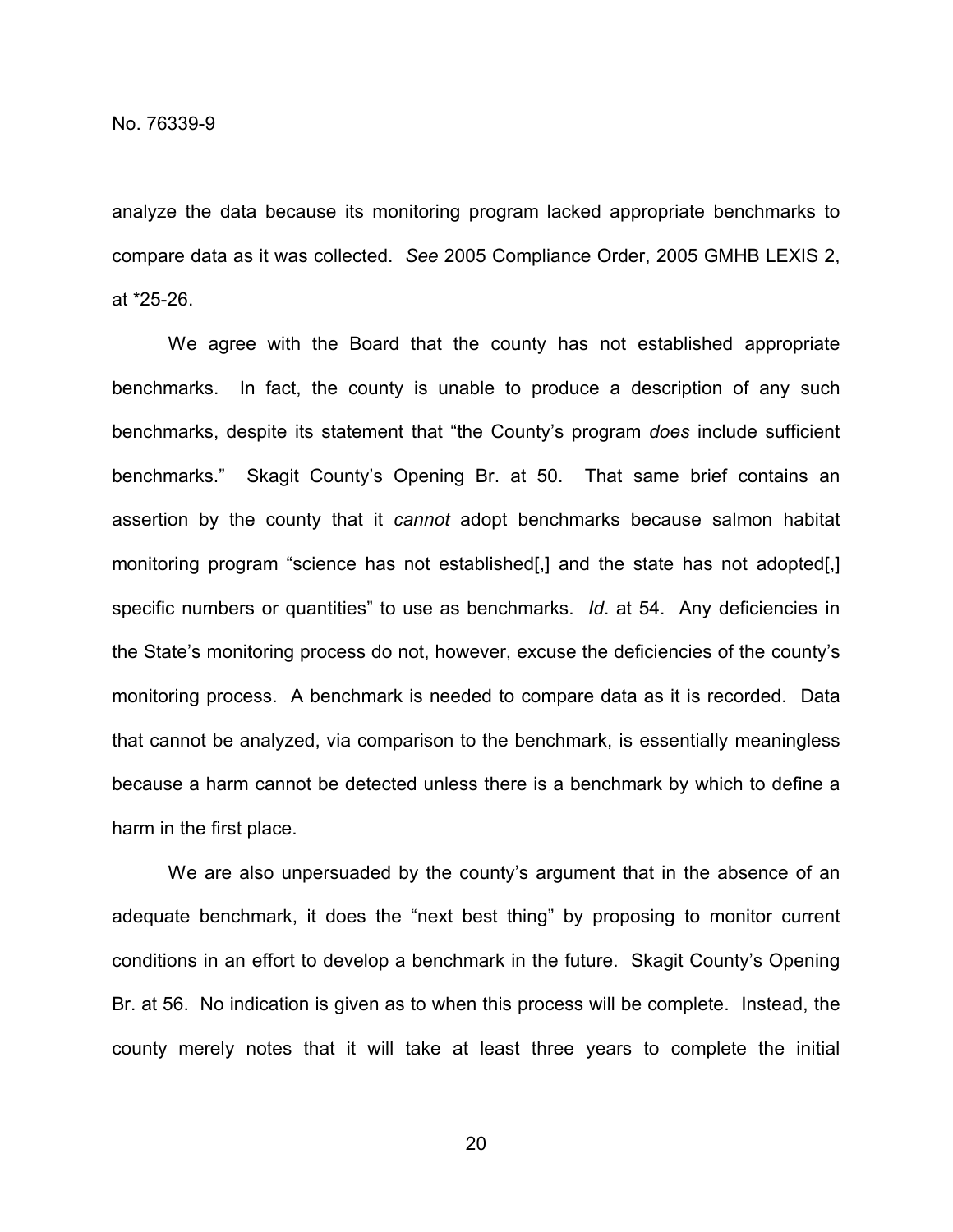monitoring of current conditions before a benchmark is established. *Id*. At best, then, the county can provide full compliance with the GMA three years after it went before the Board and argued that it was compliant. We find no reason to reverse the Board's holding that such an assurance by the county is insufficient.<sup>8</sup>

The issue of the benchmarks in the monitoring program dovetails into what the role of adaptive management is in the protection of critical areas. When a monitoring system detects newly discovered risks to critical areas from land use or development, adaptive management is a process used to confront the scientific uncertainty surrounding them. WAC 365-195-920. As part of the GMA's regulations describe it, critical areas regulations are "treated as experiments that are purposefully monitored and evaluated to determine whether they are effective and, if not, how they should be improved to increase their effectiveness." WAC 365-195-920(2). An effective adaptive management program thus "relies on scientific methods to evaluate how well regulatory

<sup>8</sup>The concurrence/dissent asserts that we should reverse the Board's 2005 decision because the Board failed to give the proper "deference" to the county's "assurance[]" of future compliance under the "clearly erroneous" standard. Concurrence/dissent at 7. Without question, the "clearly erroneous" standard requires that the Board give deference to the county, but all standards of review require as much in the context of administrative action. The relevant question is the degree of deference to be granted under the "clearly erroneous" standard. The amount is neither unlimited nor does it approximate a rubber stamp. It requires the Board to give the county's actions a "critical review" and is a "more intense standard of review" than the arbitrary and capricious standard. *See, e.g.*, *Cougar Mountain Assocs. v. King County*, 111 Wn.2d 742, 749, 765 P.2d 264 (1988). And even the more deferential "arbitrary and capricious" standard must not be used as a "rubber stamp" of administrative actions. *See Ocean Advocates v. United States Army Corps of Eng'rs*, 361 F.3d 1108, 1118, 1119 (9th Cir. 2004).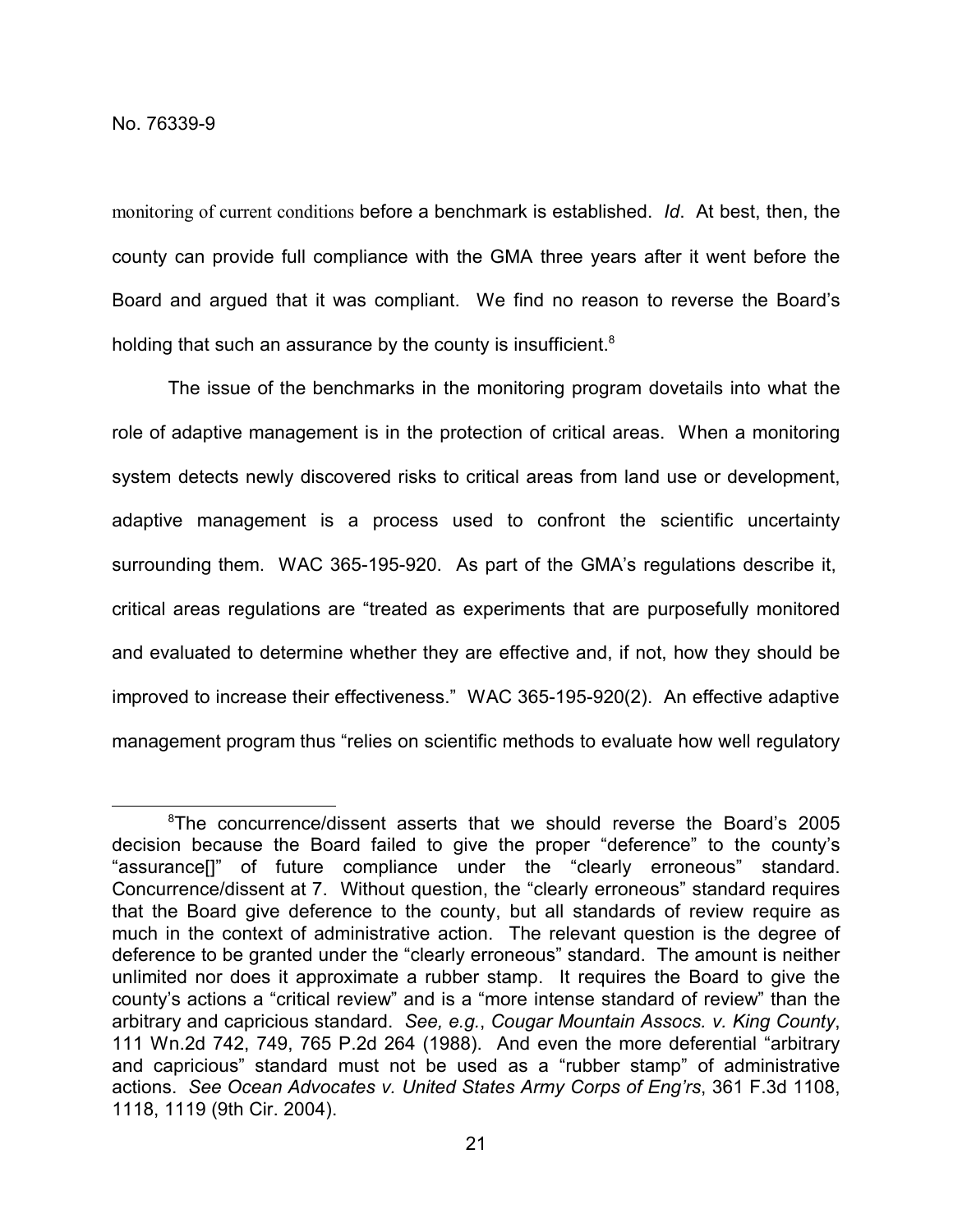and nonregulatory actions achieve their objectives." *Id*. In short, under GMA regulations, local governments must either be certain that their critical areas regulations will prevent harm or be prepared to recognize and respond effectively to any unforeseen harm that arises. In this respect, adaptive management is the second part of the process initiated by adequate monitoring.

In its 2005 Compliance Order, the Board did not approve the county's adaptive management program.<sup>9</sup> It noted that "clear goals, objectives, performance standards, and a well-defined monitoring program" are essential to a successful adaptive management program and that the county did not demonstrate them. AR at 1312-13. Because we agree with the Board that the monitoring system set forth in the 2005 Ordinance by the county is fatally flawed, we need not reach the question of whether its adaptive management system complies with the GMA. Without a compliant monitoring system, the adaptive management program cannot be compliant as the county cannot adequately adapt its management of critical areas if it is unable to adequately detect changes to them.

# V. CONCLUSION

<sup>&</sup>lt;sup>9</sup>The Board specifically held, "The question is what will work to protect fish habitat in the same environment where ongoing agriculture is well-functioning and being conserved. Adaptive management is a creative tool to explore possible solutions, but it requires rigor, commitment, and prompt change in response to indications of problems in order to ensure that the county's less-than-precautionary protections of fish habitat in ongoing agricultural lands comply with RCW 36.70A.040, .060, and .172. The monitoring and adaptive management system . . . still does not establish an overall protection strategy for fish and wildlife habitat in ongoing agricultural lands that complies with these provisions of the GMA." AR at 1304-05.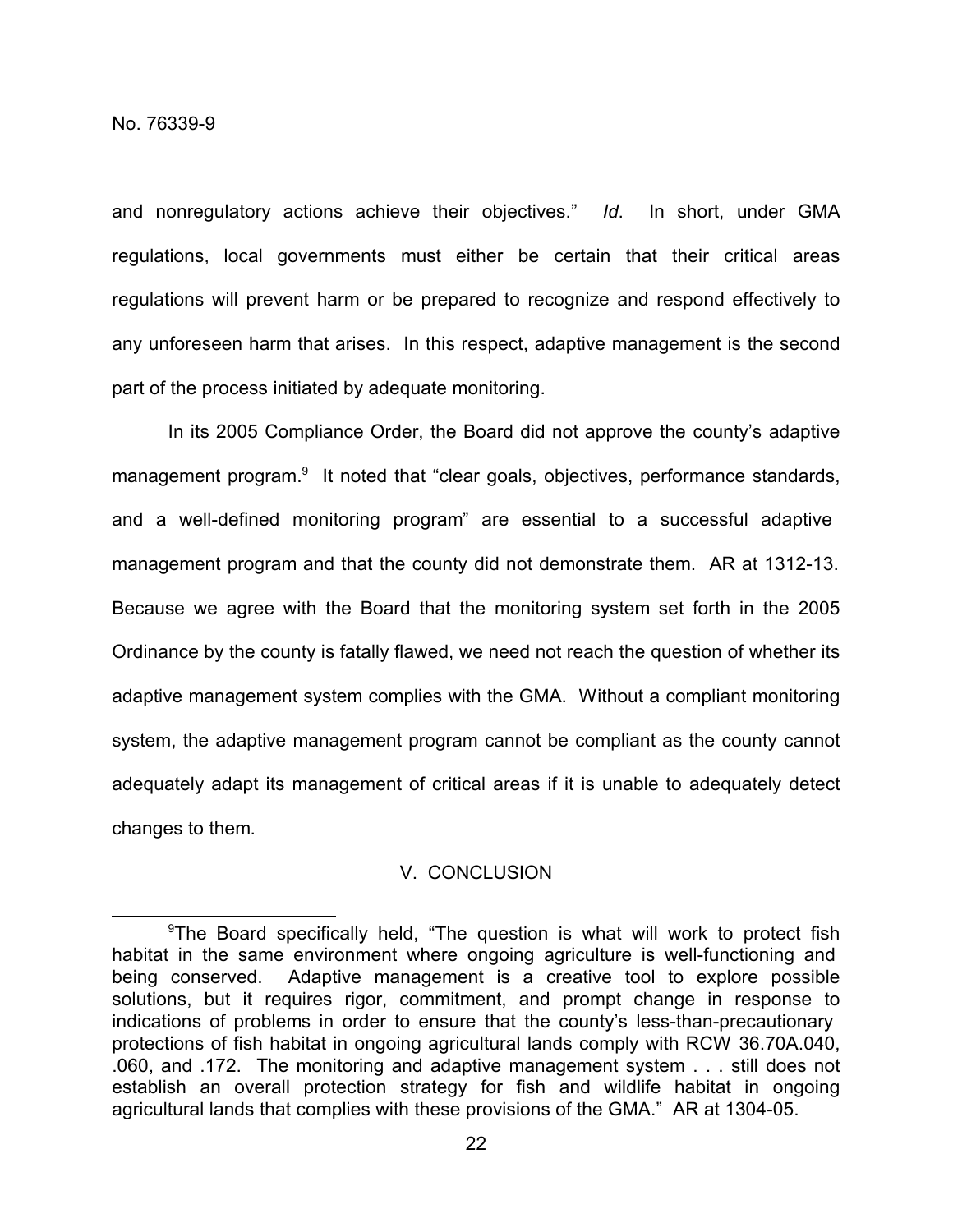In sum, we affirm the Board's 2003 and 2005 Compliance Orders.